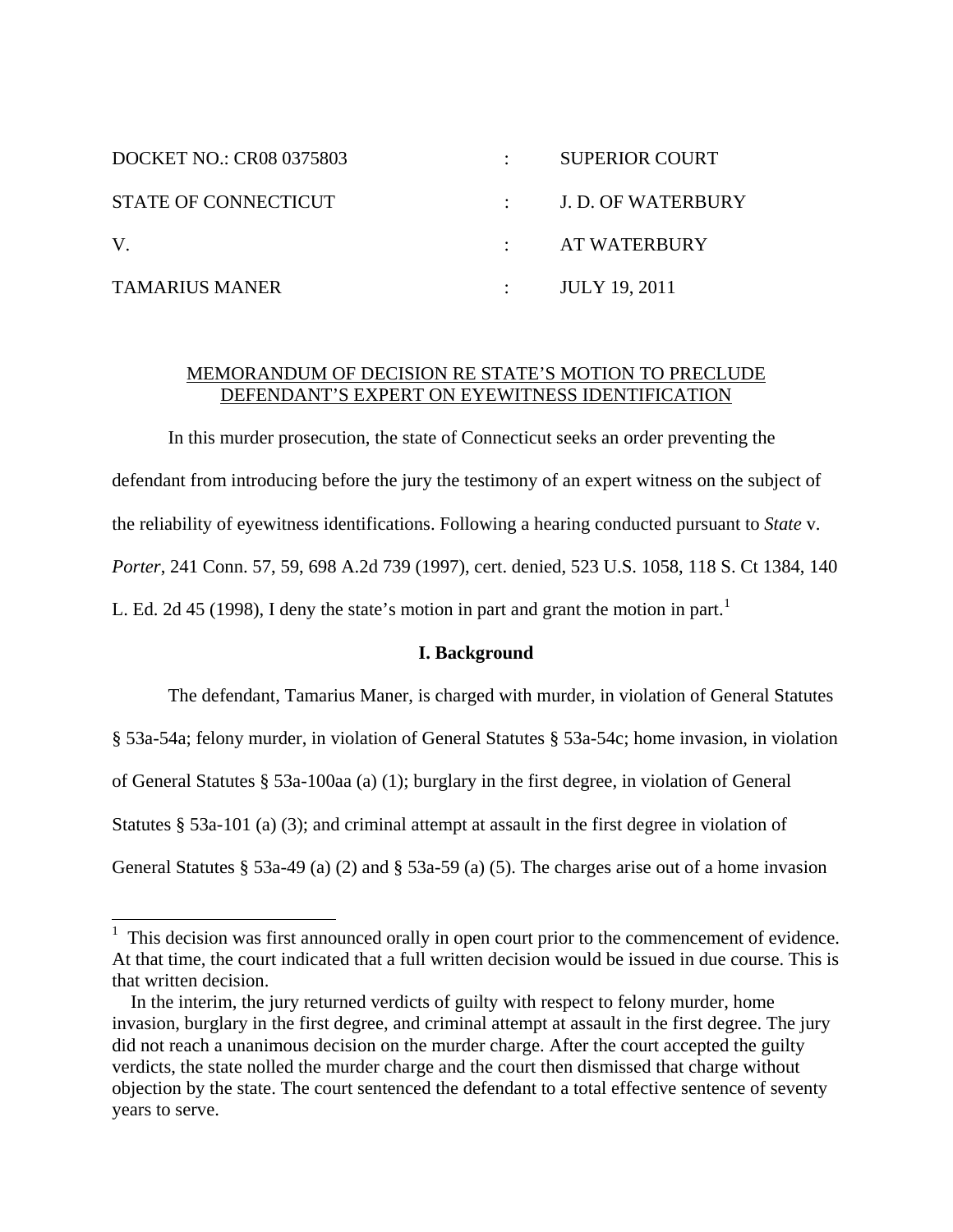that resulted in the death of the victim, James Caffrey. The state asserts that these criminal acts were perpetrated by the defendant and a co-defendant, Calvin Bennett. Prior to the commencement of trial in this case, Bennett was separately tried by a three judge panel and found guilty of felony murder, home invasion and burglary in the first degree.

The state's case against the defendant relies heavily on the testimony of two eyewitnesses who were present during the home invasion of the victim's apartment: Samantha Bright, the victim's girlfriend, and Emilia Caffrey, the victim's mother. Both Bright and Caffrey are white. The defendant is black. Set forth below is a description of events they witnessed on the night of the murder and the administration of photographic arrays used to identify the defendant.

On October 27, 2008, shortly after 1:00 am, the doorbell for the back door of the victim's apartment rang and the victim went to answer it. From the bedroom, several rooms away, Bright heard a loud bang that she thought was a gunshot. Shortly thereafter, two unmasked black men came into the bedroom, each with a handgun. They pointed their guns at Bright and asked her where "the stuff" was. After searching a bureau, the men found a bag of marijuana and an undetermined amount of money. While in the bedroom, Bright heard Emilia Caffrey scream from the kitchen, "Call 911!" When the men heard the scream, they left the bedroom. Then, Bright heard another gunshot and stayed in her bedroom for a few seconds because she was scared. When Bright left the bedroom and entered the kitchen she saw the victim lying on his stomach with a lot of blood around his head.

Emilia Caffrey was sleeping in her bedroom in a downstairs apartment when a loud bang woke her. She got out of bed, went up the back staircase to the victim's apartment and opened the screen door from the porch that leads to a small hallway. There, she saw her son lying face down. She saw a large pool of blood underneath his face and yelled to Bright to call 911. She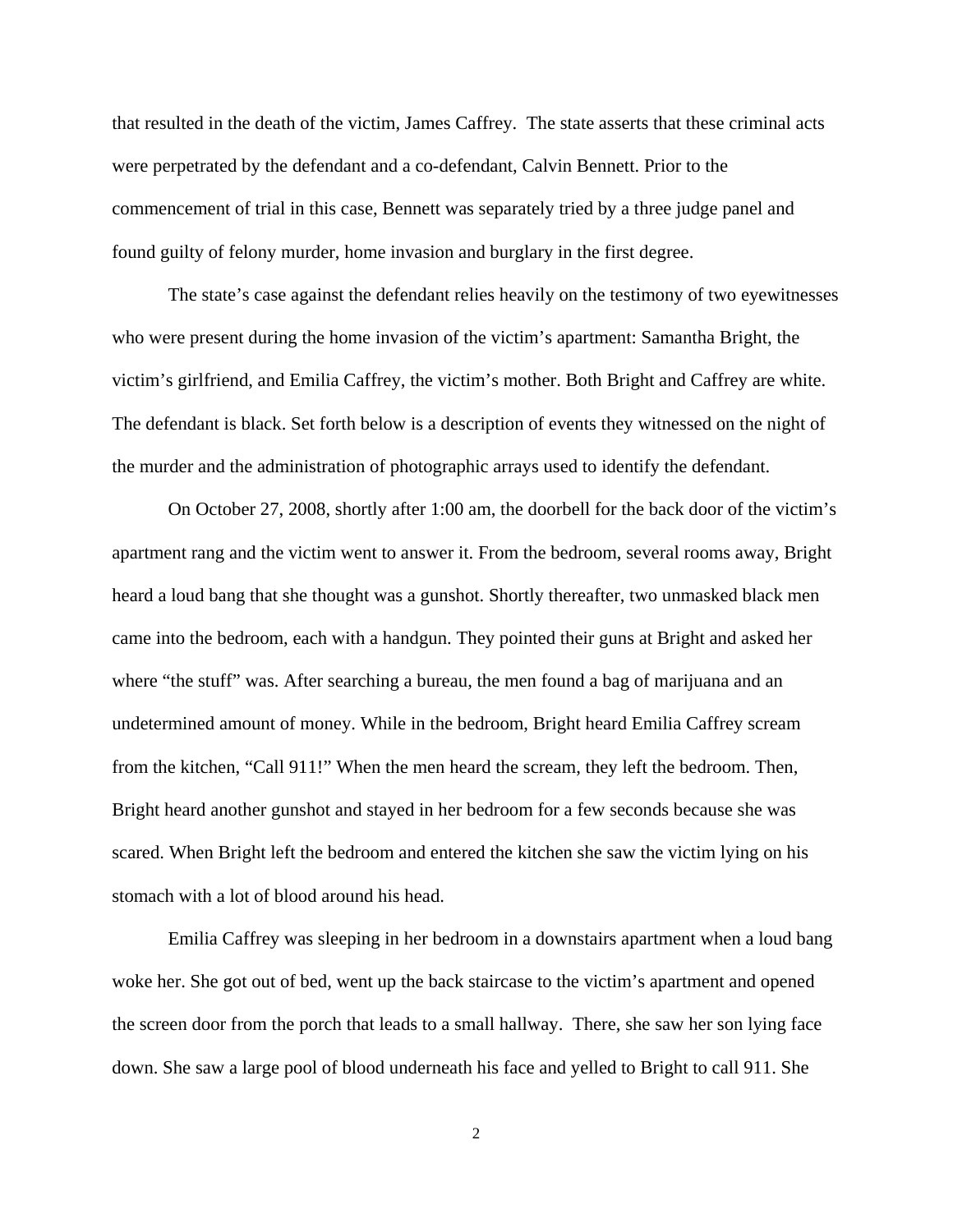then went to the door that leads to the kitchen and upon entering saw two dark-skinned males coming from the left side of the kitchen. One of the men pointed a gun at her. She then heard a gun shot and fell to the floor.

Two days later, the Waterbury Police Department identified two possible suspects in the case. At that time, the police asked Bright and Caffrey to come to the detective bureau to view photographic arrays. The police had Bright and Caffrey view the arrays in separate rooms. Before Bright and Caffrey viewed each array, the police told them to read a "witness instructions for photo identification" sheet that stated, among other things, that the perpetrators may or may not be in the photographs. They both signed the sheets indicating that they understood the instructions. They would later record their identifications on these sheets.

The police showed Bright a group of eight photos of similar looking men and asked her if she recognized anyone. After looking at the photos, Bright stated that she recognized the man in photo number six. Bright said that number six was the same black man who wore a khaki sweatshirt and pointed a gun at her in her bedroom. Additionally, she said that he was the same man that came to her apartment on the afternoon of the day before the shooting to purchase marijuana from the victim. She circled, signed and dated photo number six. The police told Bright that the man in photo number six was Tamarius Maner.

The police then showed Bright another group of eight photos. She did not recognize anyone in the second group despite the fact that one of the photographs was of Calvin Bennett.

The police showed Emilia Caffrey a photographic array with eight photos of similar looking black men and asked her if she recognized anyone. She immediately recognized the man in photo number seven as the man who wore a tan sweatshirt and shot the gun at her in the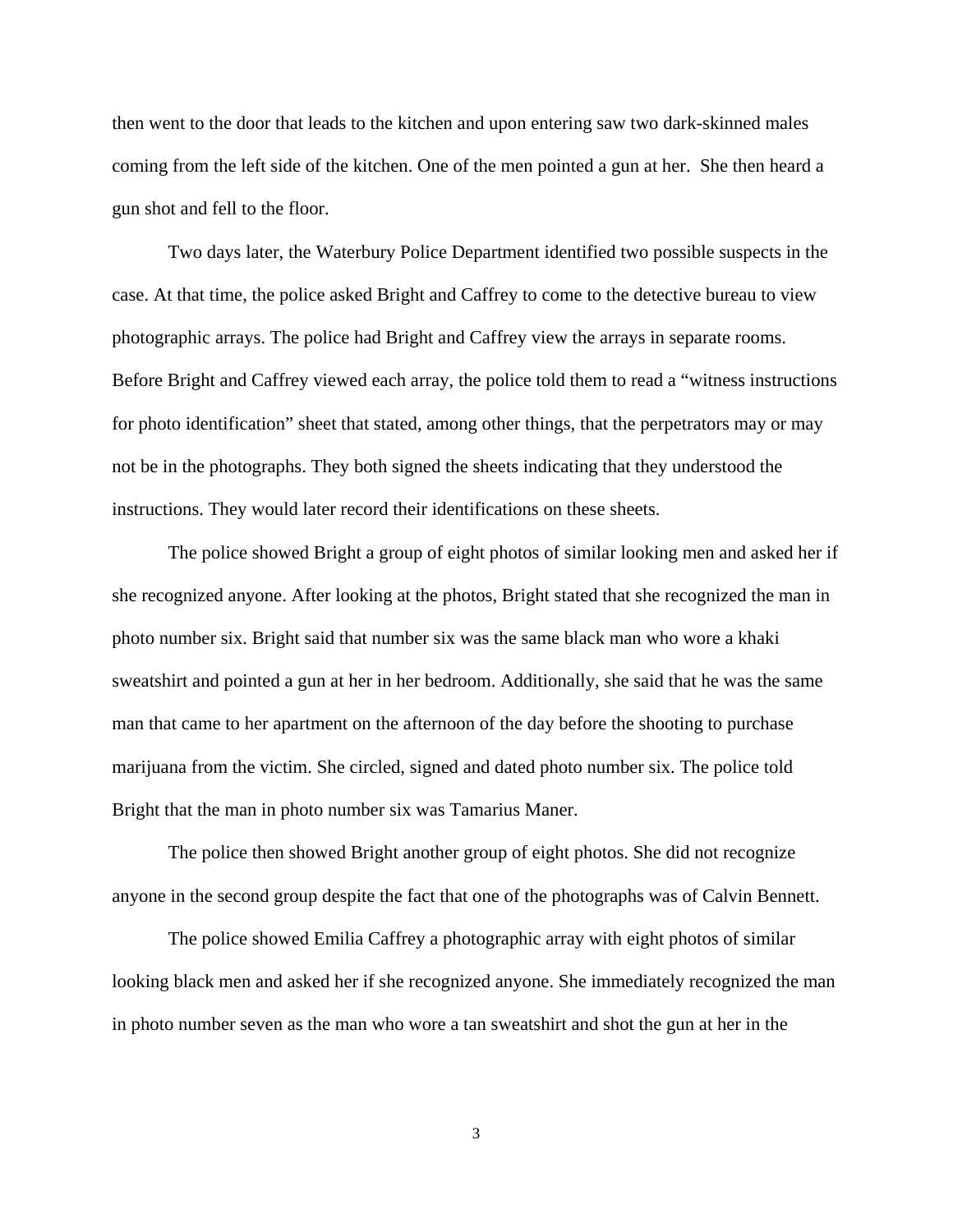apartment. Caffrey then circled, signed and dated photo number seven. The police told her that the man in photo number seven was Tamarius Maner.

The police then showed her a second array with eight photos. She recognized the man in photo number four as the other man who was in the apartment at the time of the shooting. Caffrey then circled, signed and dated photo number four. The police told her that the man in photo number four was Calvin Bennett.

On September 22, 2010, the defendant filed a disclosure of expert testimony, giving notice of his intention to call Steven Penrod, Ph.D., as an expert witness on the reliability of eyewitness identifications. In response, the state filed a motion in limine to preclude Penrod's testimony from trial.

### **II. Discussion**

The state seeks an order from the court precluding Penrod from testifying on three grounds. First, the state argues that the court should not allow Penrod's opinions because they do not meet the standards of reliability and relevancy for expert testimony established by the Connecticut Supreme Court's decision in *State* v. *Porter*. Second, the state contends that Penrod's proposed testimony invades the province of the jury to determine the weight or effect it wishes to give the eyewitness testimony. Third, the state argues that the presentation of the testimony will be unduly confusing and time consuming without providing any meaningful guidance to the jury.

The defendant has neither filed a motion to suppress the out-of-court eyewitness identifications nor argues that the identifications violated his due process rights in that they were the result of an unnecessarily suggestive identification procedure and not reliable based on an examination of the totality of the circumstances under *Manson* v. *Brathwaite*, 432 U.S. 98, 114,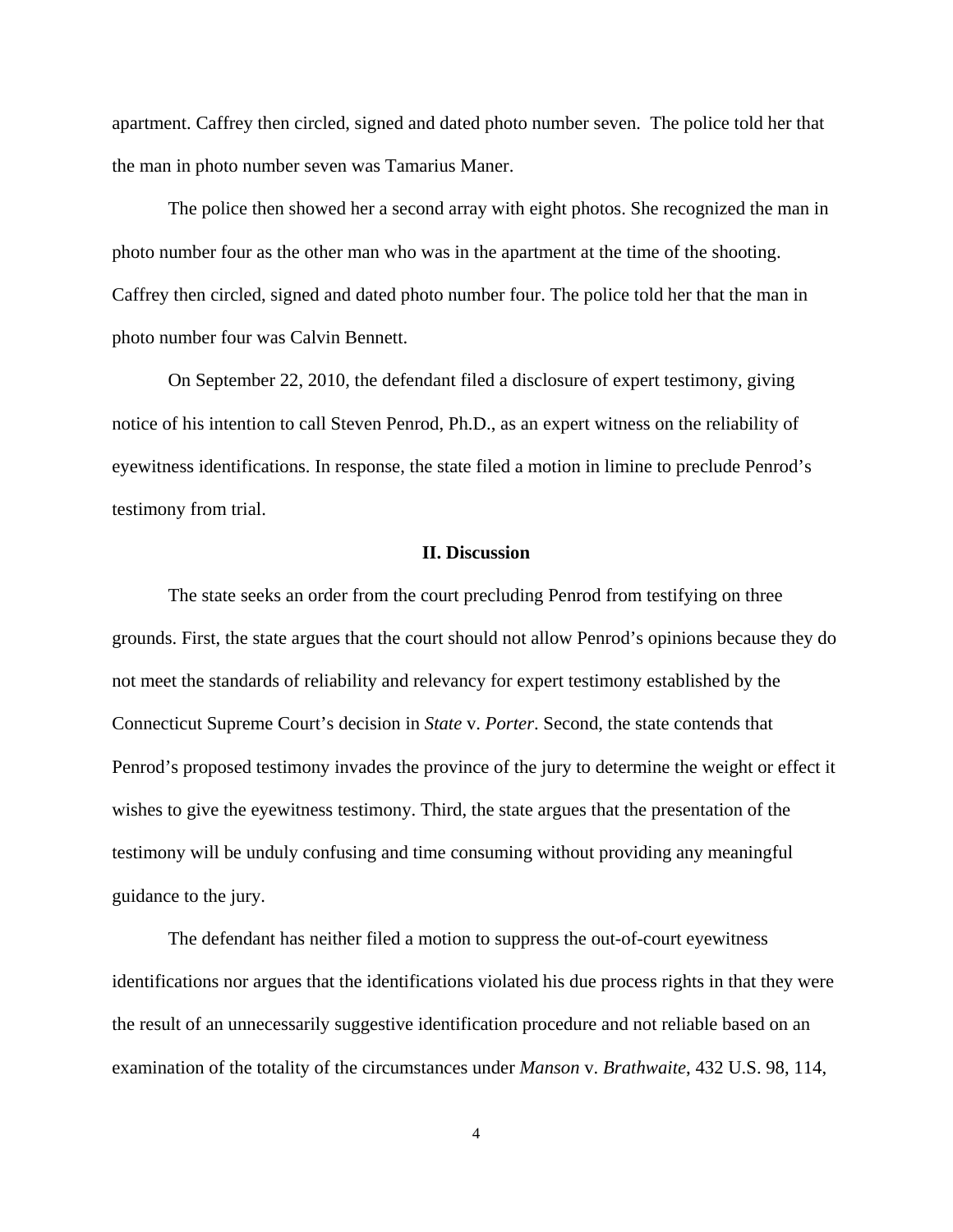97 S. Ct. 2243, 53 L. Ed. 2d 140 (1977). The defendant's argument is simply that Penrod should be permitted to testify in front of the jury regarding the factors that affect the reliability of eyewitness identifications, and particularly how certain factors relate to the present case.

To address these issues, the court conducted a hearing on December 16, 2010, at which time Penrod testified regarding: (1) whether the factors affecting the reliability of eyewitness testimony are within the knowledge of the average juror and (2) whether the methodology of the scientific research studying these factors is reliable.

## **A. The Problem of Wrongful Convictions Based on Eyewitness Testimony**

 The issues before the court highlight a problem that has vexed the criminal justice system for decades. As Justice Palmer explained in his concurring opinion in *State* v. *Outing*: "[C]ourts long have recognized the inherent danger in eyewitness testimony. Indeed, more than forty years ago, the United States Supreme Court observed that '[t]he vagaries of eyewitness identification are well-known; the annals of criminal law are rife with instances of mistaken identification. [United States Supreme Court] Justice [Felix] Frankfurter once said: 'What is the worth of identification testimony even when uncontradicted? The identification of strangers is proverbially untrustworthy. The hazards of such testimony are established by a formidable number of instances in the records of English and American trials. These instances are recent – not due to the brutalities of ancient criminal procedure.' *United States* v. *Wade*, 388 U.S. 218, 228, 87 S. Ct. 1926, 18 L. Ed. 2d 1149 (1967); see also *State* v. *Ledbetter*, 275 Conn. 534, 577, 881 A.2d 290 (2005) ('courts are not blind to the inherent risks of relying on eyewitness identification'), cert. denied, 547 U.S. 1082, 126 S. Ct. 1798, 164 L. Ed. 2d 537 (2006); *State* v. *Tatum*, 219 Conn. 721, 733, 595 A.2d 322 (1991) ('[t]he dangers of misidentification are well known and have been widely recognized throughout the United States')." *State* v. *Outing*, 298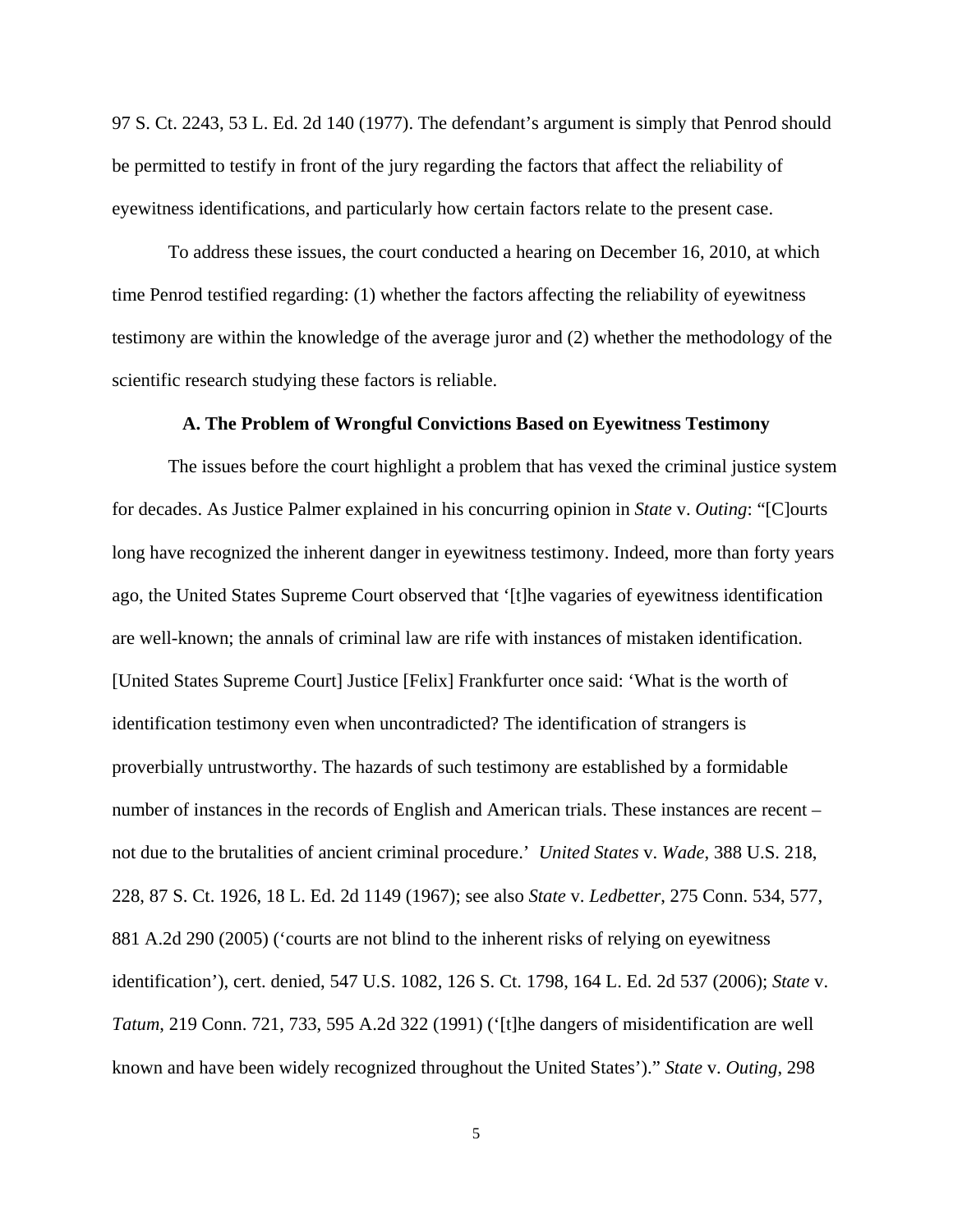Conn. 34, 100, 3 A.3d 1 (2010), cert. denied, \_\_ U.S. \_\_, 131 S. Ct. 1479, 179 L. Ed. 2d 316 (2011) (*Palmer*, *J.*, concurring).

Justice Palmer then noted: "It is not surprising, therefore, that '[i]n recent years, extensive studies have supported a conclusion that eyewitness misidentification is the single greatest source of wrongful convictions in the United States.' *State* v. *Wright*, 147 Idaho 150, 157, 206 P.3d 856 (App. 2009). Despite this longstanding recognition of the inherent unreliability of eyewitness identifications, courts frequently have rebuffed defense efforts to introduce expert testimony on the subject." *State* v. *Outing*, supra, 298 Conn. 101 (*Palmer*, *J.*, concurring).

Justice Palmer went on to outline the scientific research in the field of eyewitness identifications: " 'Over the last decade, there have been extensive studies on the issue of identification evidence, research that is now impossible . . . to ignore.' *State* v. *Dubose*, 285 Wis. 2d 143, 162, 699 N.W.2d 582 (2005). These studies, which 'detail the extensive amount of behavioral science research in this area'; *State* v. *Copeland*, 226 S.W.3d 287, 299 (Tenn. 2007); are found in 'literally hundreds of articles in scholarly, legal, and scientific journals on the subject of eyewitness testimony.' Id. In fact, according to a recent law review article, there have been more than 2000 studies concerning eyewitness identification; R. Schmechel et al., 'Beyond the Ken? Testing Jurors' Understanding of Eyewitness Reliability Evidence,' 46 Jurimetrics 177, 180 (2006); see also *State* v. *Dubose*, supra, 162, ('there have been extensive studies on the issue of identification evidence'); a number that one court has characterized as 'far exceeding the research on most mental health evidence . . . ." *State* v. *Wright*, supra, 147 Idaho 157; see also *United States* v. *Smith*, 621 F. Sup. 2d 1207, 1212-13 (M.D. Ala. 2009) ('[n]umerous studies have been done under controlled conditions assessing the factors that influence eyewitnesses in accordance with generally accepted practice in the behavioral science community done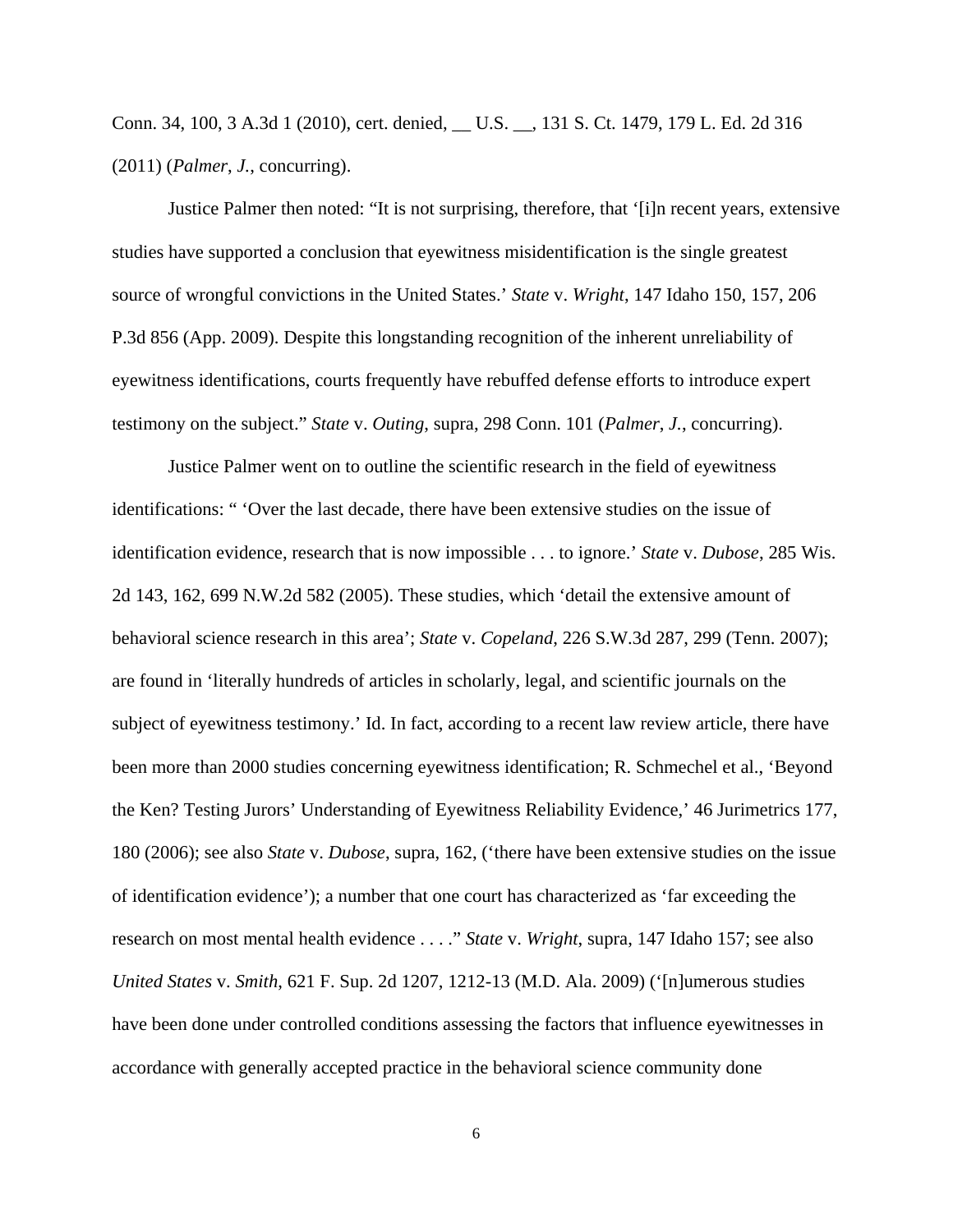independent[ly] of any litigation' [internal quotation marks omitted] ) [aff'd, 370 Fed. Appx. 29 (11th Cir. 2010)]." *State* v. *Outing*, supra, 298 Conn. 101-02 (*Palmer*, *J.*, concurring).

Justice Palmer then stressed the need for expert testimony on memory and eyewitness identification: "[Recent evidence has confirmed] what long has been suspected, that is, that there exists a direct correlation between eyewitness testimony and wrongful convictions. 'In addition to the experimental literature, cases of proven wrongful convictions of innocent people have consistently shown that mistaken eyewitness identification is responsible for more of these wrongful convictions than all other causes combined . . . .' (Citations omitted.) [G. Wells et al., 'Eyewitness Identification Procedures: Recommendations for Lineups and Photospreads,' 22 Law & Hum. Behav. 603, 605 (1998)]. In fact, studies of DNA exonerations have demonstrated that mistaken eyewitness identifications were involved in between 64 and 86 percent of all wrongful convictions. See, e.g., J. McMurtrie, 'The Role of the Social Sciences in Preventing Wrongful Convictions,' 42 Am. Crim. L. Rev. 1271, 1275 n.17 (2005) (citing to studies revealing that erroneous identifications have accounted for up to 86 percent of convictions of persons ultimately exonerated by DNA testing); S. Gross et al., 'Exonerations in the United States: 1989 Through 2003,' 95 J. Crim. L. & Criminology 523, 542 (2005) (citing study demonstrating that 64 percent of wrongful convictions involved at least one erroneous eyewitness identification). These findings, and the other extensive research that has occurred over the last thirty years, have 'shown that expert testimony on memory and eyewitness identification is the only legal safeguard that is effective in sensitizing jurors to eyewitness errors.' J. McMurtrie, supra, 1276; see also R. Wise, K. Dauphinais & M. Safer, ['A Tripartite Solution to Eyewitness Error,' 97 J. Crim. L. & Criminology 807, 819 (2007)] ('expert eyewitness testimony . . . is the only traditional legal safeguard that has shown any efficacy in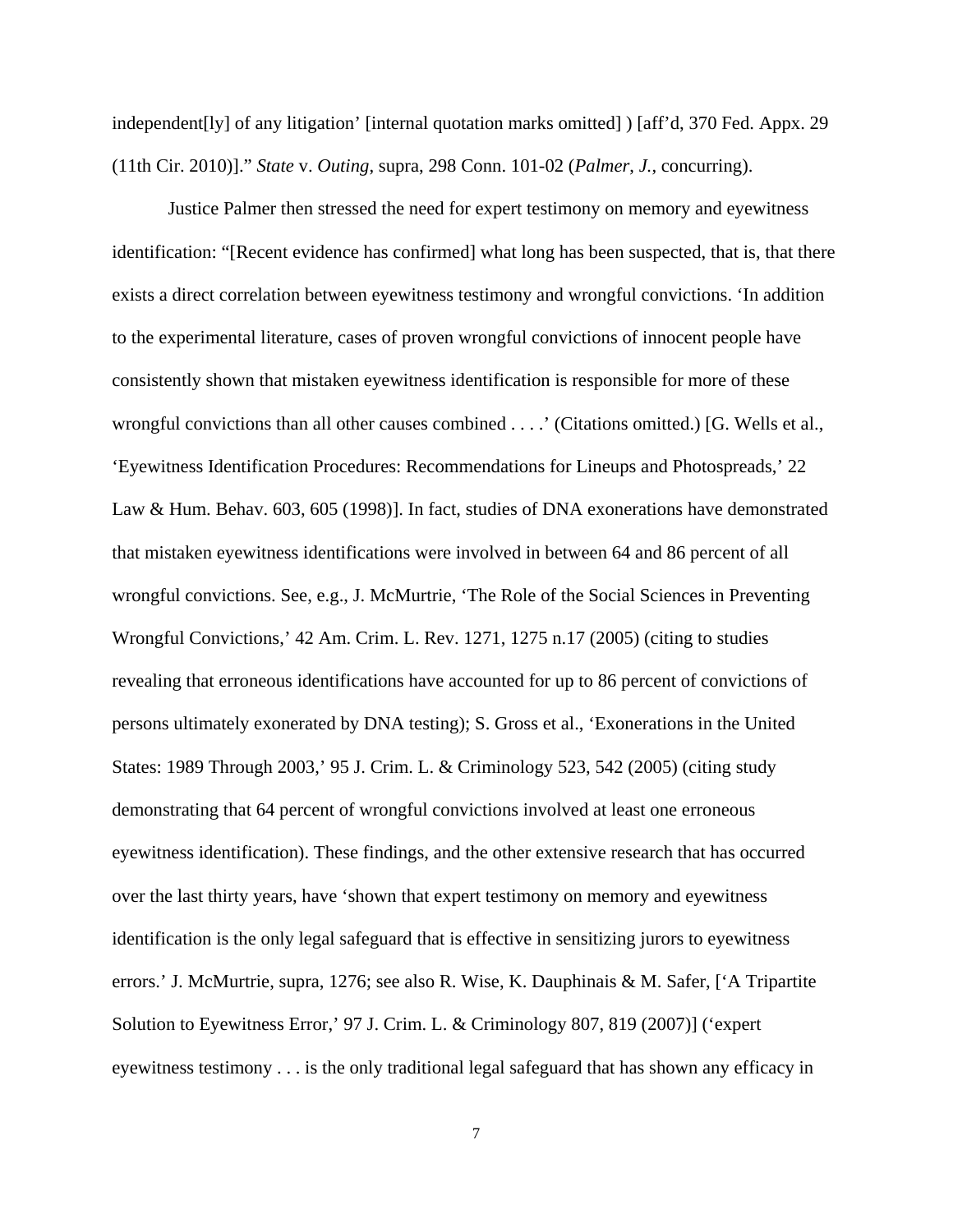mitigating eyewitness error'); cf. B. Garrett, 'Judging Innocence,' 108 Colum. L. Rev. 55, 81 (2008) ('most exonerees had no successful basis for challenging what we now know to be incorrect eyewitness identifications')." *State* v. *Outing*, supra, 298 Conn. 117-19 (*Palmer*, *J.*, concurring).

### **B. Case Law Background**

## **(1) Connecticut Case Law**

As a treatise on Connecticut evidence notes: "Connecticut courts have not been particularly receptive to expert testimony on the reliability of eyewitness identifications. In *State* v. *Kemp*, 199 Conn. 473, 477, 507 A.2d 1387 (1986), the Connecticut Supreme Court upheld a trial court's decision to exclude expert testimony on the potential for inaccuracy of eyewitness identifications. The *Kemp* case was more recently reaffirmed in *State* v. *McClendon*, 248 Conn. 572, 589, 730 A.2d 1107 (1999).

 "The court in *McClendon* and *Kemp* concluded that expert testimony on the reliability of eyewitness identification [may be excluded] because the general principles that affect the reliability of eyewitness identification, such as the fact that (1) memories fade over time, (2) people under severe stress do not acquire information as well as those not under stress and (3) people unconsciously resolve apparent inconsistencies between their memories and afteracquired facts, are already within the general understanding of jurors. *McClendon*, however, did not completely close the door on the admission of expert testimony on the reliability of eyewitness identification because, in analyzing the defendant's proffer in that case, it relied heavily on the fact that the defendant's expert witness could not phrase his testimony in terms of 'reasonable scientific certainties.' Id., 587. Moreover, the expert witness's testimony was not reviewed by the trial court under the *Porter* standard for the admission of scientific testimony.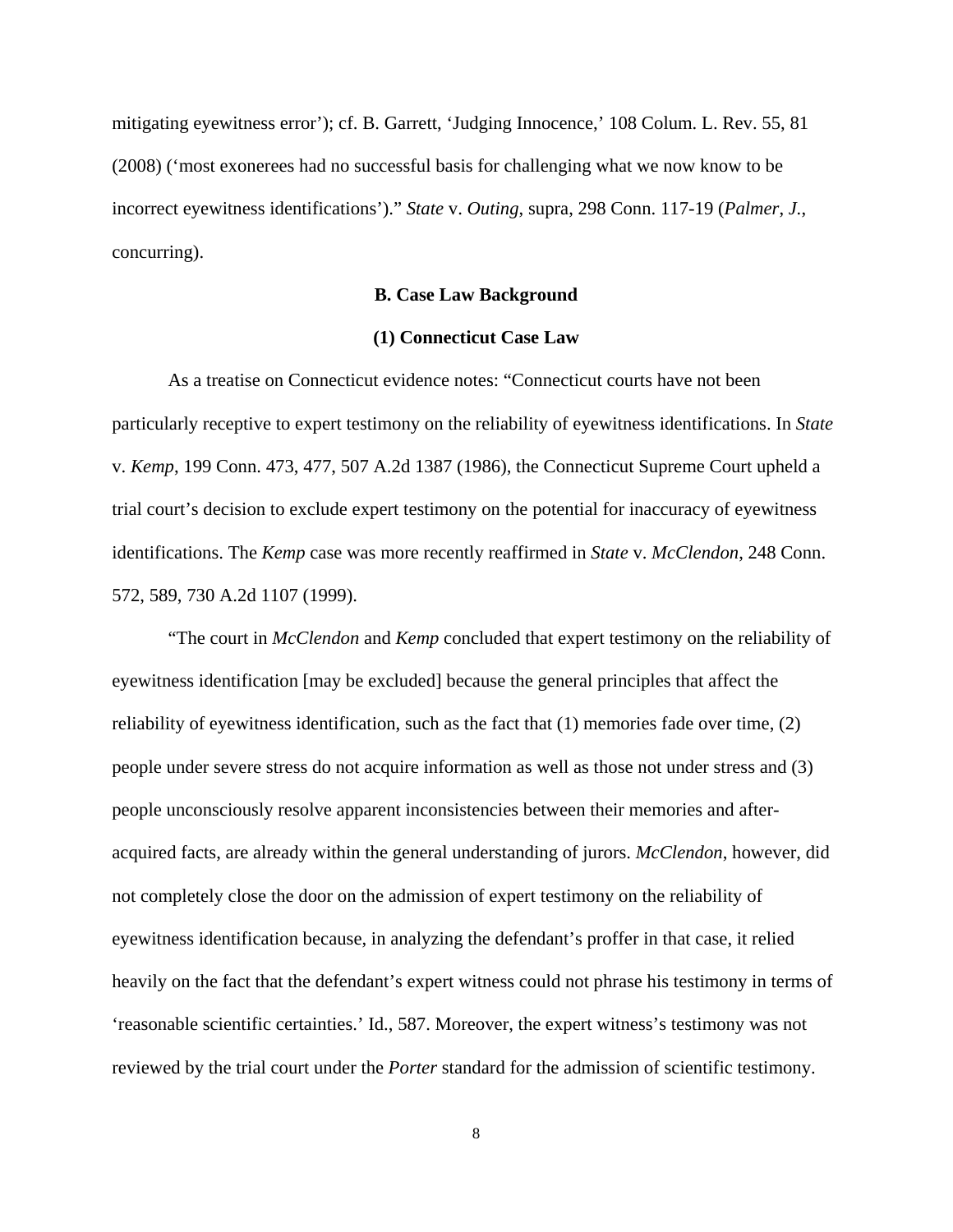"The court's rationale in *McClendon* has since been significantly undercut by its recent decisions in *State* v. *Ledbetter*, [supra, 275 Conn. 534], and *State* v. *Marquez*, [291 Conn. 122, 967 A.2d 56, cert. denied, 130 S.Ct. 237, 175 L.Ed.2d 163 (2009)]. In *Ledbetter*, the court mandated that trial courts instruct the jury that there is an increased risk of misidentification with respect to out-of-court identification procedures in which the individual conducting the procedure either indicated to the witness that the suspect was present in the procedure or failed to warn the witness that the suspect may or may not be in the procedure. The court's conclusion that such an instruction is necessary was reached only after an exhaustive appellate review of scientific studies involving the inherent risks of eyewitness identifications. If it was necessary for the court to review these scientific studies in order to conclude that such a jury instruction must be given, then it seems obvious to the authors that these risks are not necessarily within the general understanding of jurors and therefore are the proper subject of expert testimony.

"The court in *State* v. *Marquez*, [supra, 291 Conn. 122], returned to the scientific literature in the context of analyzing whether it should exercise its supervisory authority to mandate the adoption and use of new and purportedly more accurate identification procedures. Additionally, the trial court in *Marquez*, following the specific command of the Supreme Court in *Ledbetter*, itself analyzed relevant scientific literature to determine whether the identification at issue was unnecessarily suggestive. Again, the courts' use of the scientific studies strongly suggests the risks of misidentification are not generally understood by jurors and that expert testimony in explaining those risks may be appropriate.

"Recently, . . . the Supreme Court avoided . . . addressing the admissibility of such expert testimony. See *State* v. *Outing*, [supra, 298 Conn. 34]. In *Outing*, the Supreme Court expressed its willingness to reexamine *Kemp* and *McClendon*, but concluded that the case did not properly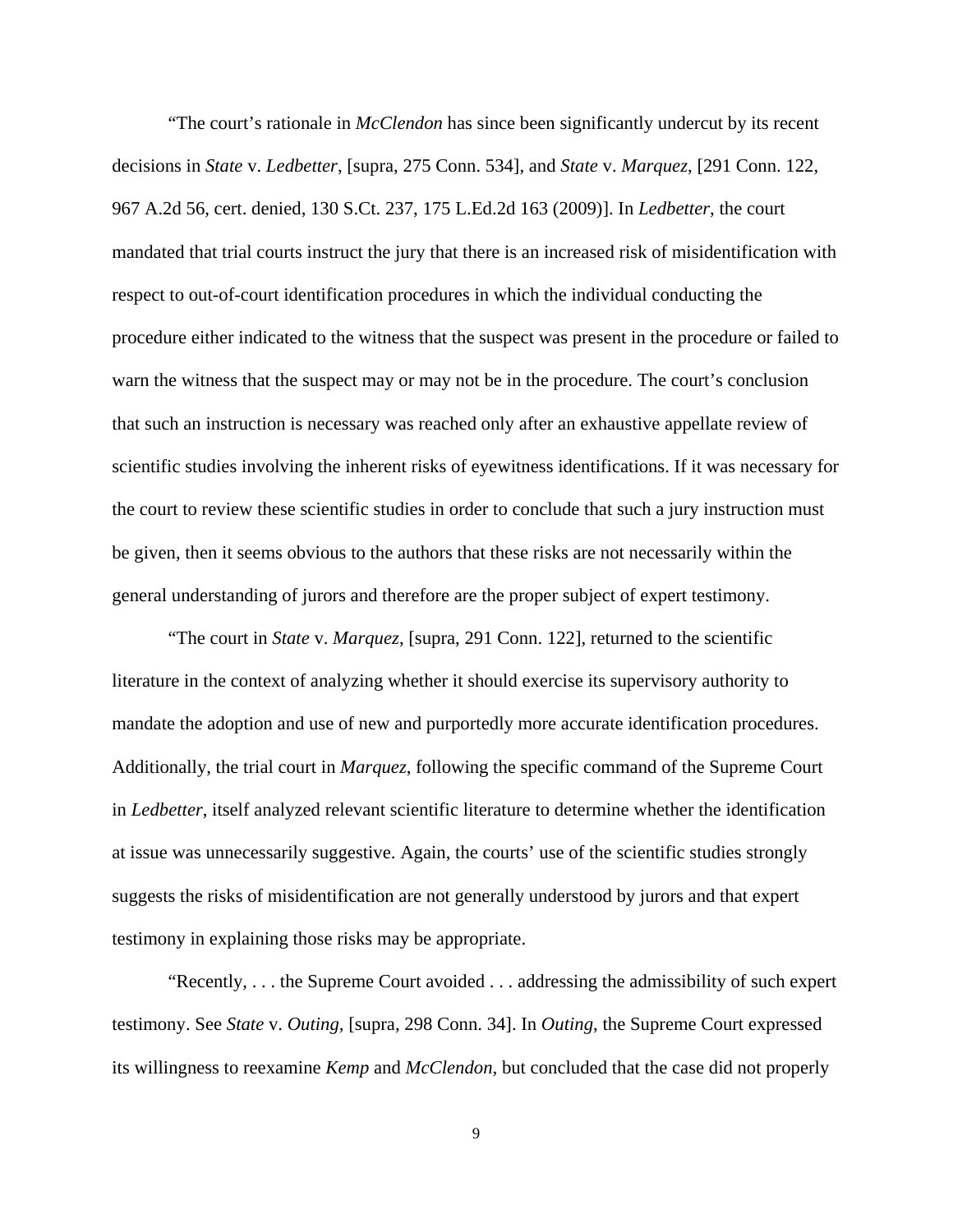raise the issue." C. Tait & E. Prescott, Tait's Handbook of Connecticut Evidence (4th Ed. 2008) § 6.27.7 (2011 Supplement) p. 60-62.

## **(2) Case Law of Other States**

Throughout the country, the trend over the last twenty years has been away form a per se rule that expert testimony on the reliability of an eyewitness identification is inadmissible. The modern and majority approach is to allow expert testimony at the discretion of the trial court if the court determines that it would help the jury to assess the reliability of an eyewitness's identification. See *United States v. Rodriguez-Felix*, 450 F.3d 1117, 1124-25 (10<sup>th</sup> Cir.), cert. denied, 549 U.S. 968, 127 S.Ct. 420, 166 L.Ed.2d 297 (2006) and cases cited therein; *Johnson* v. *State*, 272 Ga. 254, 256-57, 526 S.E.2d 549 (2000) (rejecting earlier per se inadmissible rule); *State* v. *Wright*, 147 Idaho 150, 158, 206 P.3d 856 (2009) (adopting a standard under which it would be an abuse of a trial court's discretion to exclude expert testimony on factors affecting the reliability of eyewitness identifications not likely to be known or understood by the jury if eyewitness identification of the defendant is a key element of the prosecution's case but is not substantially corroborated by evidence giving it independent reliability); *State* v. *Schutz*, 579 N.W. 2.d 317, 320 (Iowa 1998) (reversing per se rule of *State* v. *Galloway*, 275 N.W.2d 736 (Iowa 1979)); *Commonwealth* v. *Christie*, 98 S.W.3d 485, 488 (Ky. 2002) (holding that trial courts have discretion under Kentucky Rule of Evidence 702 to admit expert witness testimony regarding the reliability of eyewitness identification, overruling earlier cases to the extent they were contrary); *Bomas* v. *State*, 412 Md. 392, 416-17, 987 A.2d 92 (2010) (reaffirming *Bloodsworth* v. *State*, 307 Md. 164, 184, 185, 512 A.2d 1056 (1986), which held that trial courts have discretion to allow expert witness testimony on reliability of eyewitness testimony if the testimony would be of "real appreciable help to the trier of fact in deciding the issue presented");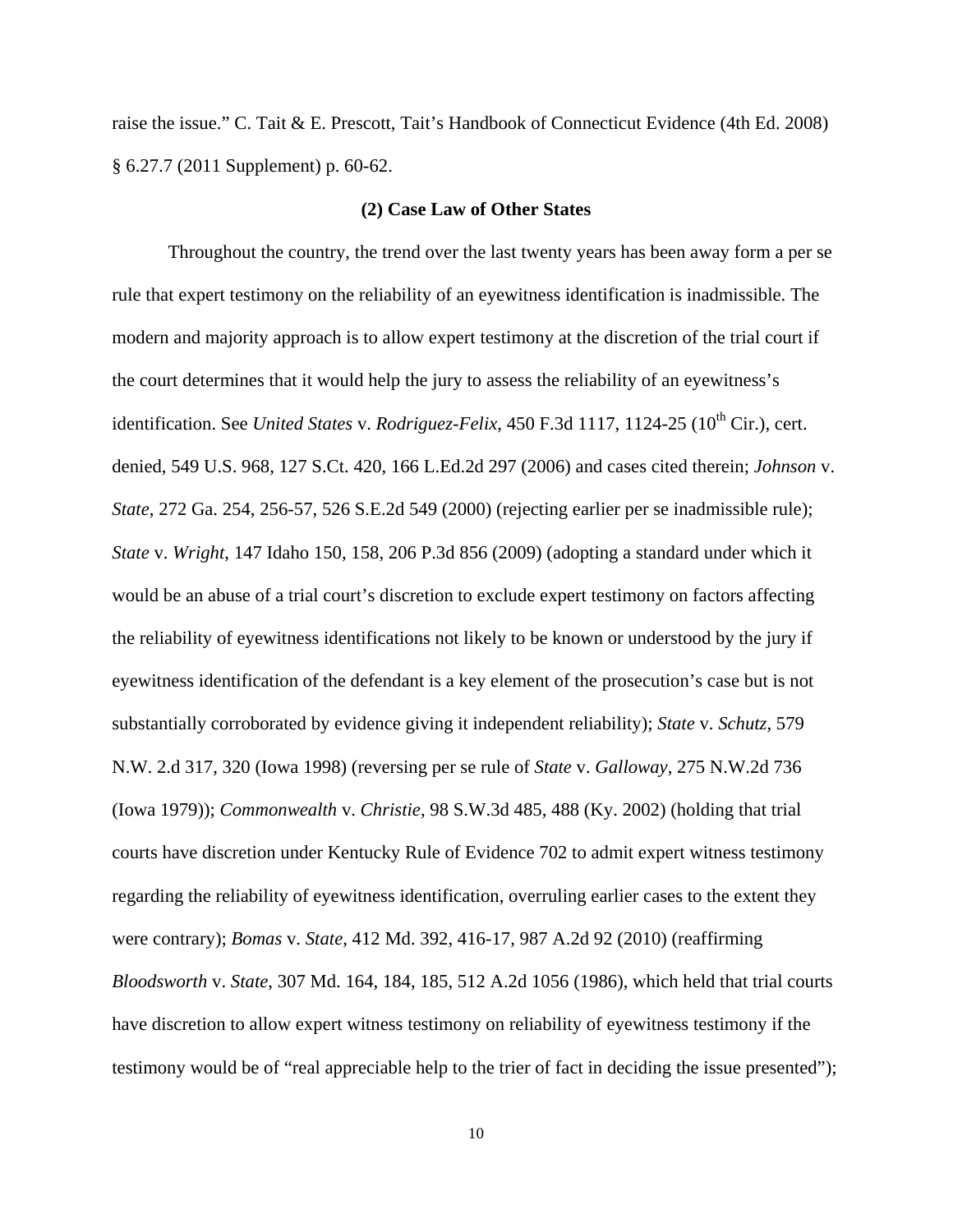*People* v. *Lee*, 96 N.Y.2d 157, 162-63, 750 N.E.2d 63, 726 N.Y.S.2d 361 (2001) (rejecting a per se inadmissible rule); *State* v. *Copeland*, 226 S.W.3d 287, 300 (Tenn. 2007) (overruling per se rule); *State* v. *Clopten*, 2009 UT 84, ¶ 30, 223 P.3d 1103, 1112 (2009) (holding that testimony of a qualified expert regarding factors that have been shown to contribute to inaccurate eyewitness identifications should be admitted whenever it meets requirements of rule 702 of the Utah Rules of Evidence). Our Supreme Court acknowledged this "sea change" in *State* v. *Outing*, supra, 298 Conn. 60.

# **C. Whether Testimony Regarding the Reliability of Eyewitness Identifications is a Permissible Object of Expert Testimony.**

Importantly, both *Kemp* and *McClendon* held that it was within the discretion of the trial court to exclude from trial expert testimony regarding the reliability of eyewitness identifications. *State* v. *Kemp*, supra, 199 Conn. 476-79; *State* v. *McClendon*, supra, 248 Conn. 590. Neither case, however, prohibits a trial court to allow such testimony if it finds that such knowledge is not within the common understanding of the jury. Additionally, since our Supreme Court decided *Kemp* and *McClendon*, scientists have conducted more research regarding whether the average person understands the factors that affect the reliability of eyewitness identifications. Accordingly, I first consider the issue of whether the factors regarding the reliability of eyewitness identifications are within the common understanding of a juror and therefore are permissible objects of expert testimony.

As an initial matter, it is helpful to review the law that governs the admissibility of expert testimony. Section 7-2 of the Connecticut Code of Evidence provides: "A witness qualified as an expert by knowledge, skill, experience, training, education or otherwise may testify in the form of an opinion or otherwise concerning scientific, technical or other specialized knowledge, if the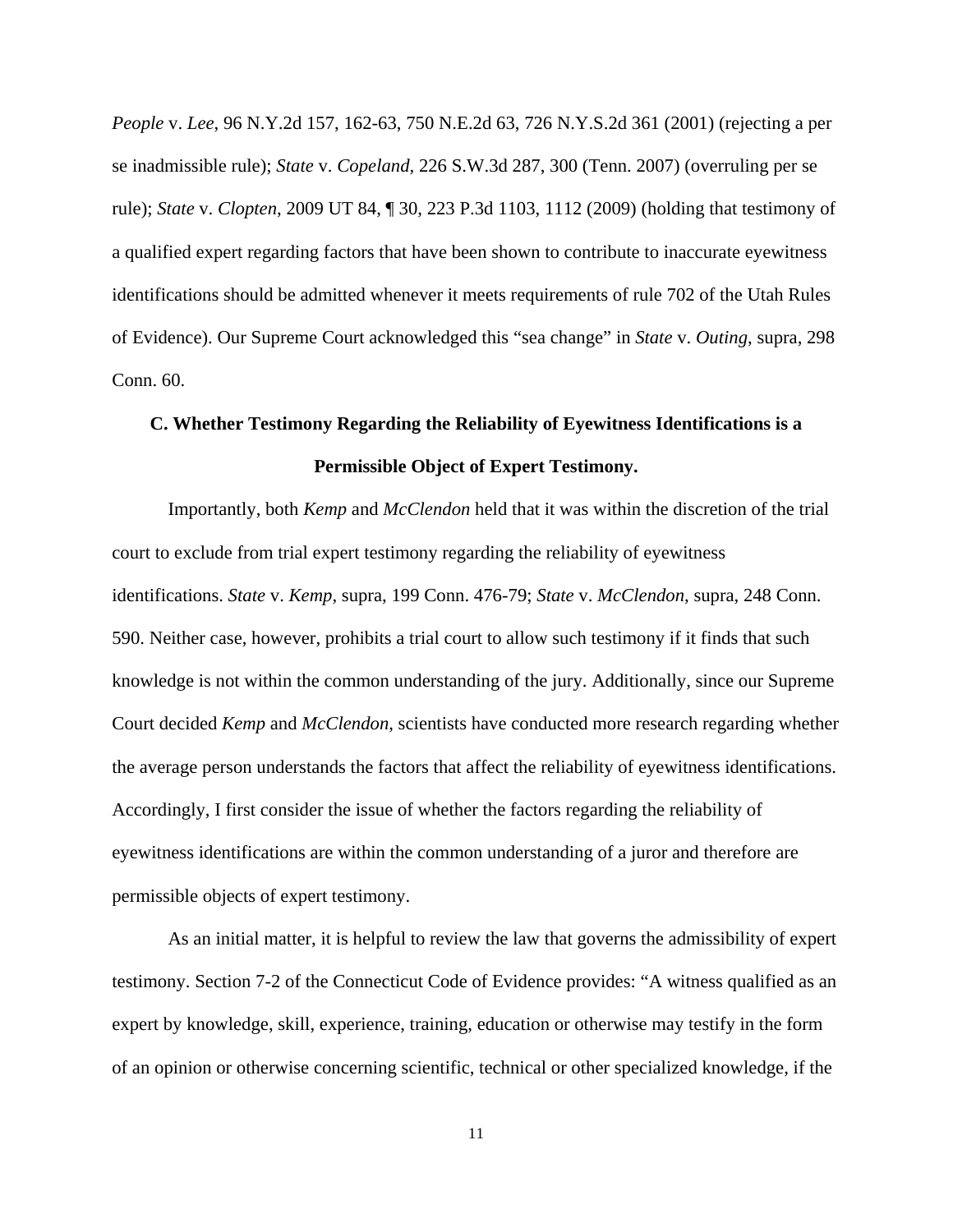testimony will assist the trier of fact in understanding the evidence or in determining a fact in issue." "[T]he trial court has wide discretion in ruling on the admissibility of expert testimony . . . . Expert testimony should be admitted when: (1) the witness has a special skill or knowledge directly applicable to a matter in issue, (2) that skill or knowledge is not common to the average person, and (3) the testimony would be helpful to the court or jury in considering the issues." (Internal quotation marks omitted.) *Prentice* v. *Dalco Electric*, *Inc*., 280 Conn. 336, 342, 907 A.2d 1204 (2006), cert. denied, 549 U.S. 1266, 127 S. Ct. 1494, 167 L. Ed. 2d 230 (2007).

First, I find that Penrod is an expert on the issue of the reliability of eyewitness identifications. The state concedes that Penrod is an expert in this field. Penrod holds a juris doctor and a Ph.D. in psychology. As a professor at John Jay College, he teaches courses at the Ph.D. level on juries and on eyewitness identifications. Penrod is a member of several professional associations, including the American Psychological Society and the Association of Psychological Science. In addition, Penrod personally conducts research projects regarding eyewitness identifications. He has authored or coauthored thirty to forty publications regarding original research on eyewitness identification issues. Half of those appeared in peer reviewed journals, while the other half appeared as chapters in books or treatises. Accordingly, he is qualified in the field.

 Next, I must determine whether Penrod's skill or knowledge is not common to the average person and whether the testimony would be helpful to the jury in considering the issues. The defendant seeks to offer to the jury Penrod's opinion regarding ten factors that may affect reliability of eyewitnesses and are relevant to the present case. These opinions may be summarized as follows: (1) stress impairs identification accuracy; (2) the presence of a weapon attracts witnesses' attention away from the characteristics of the person who is wielding the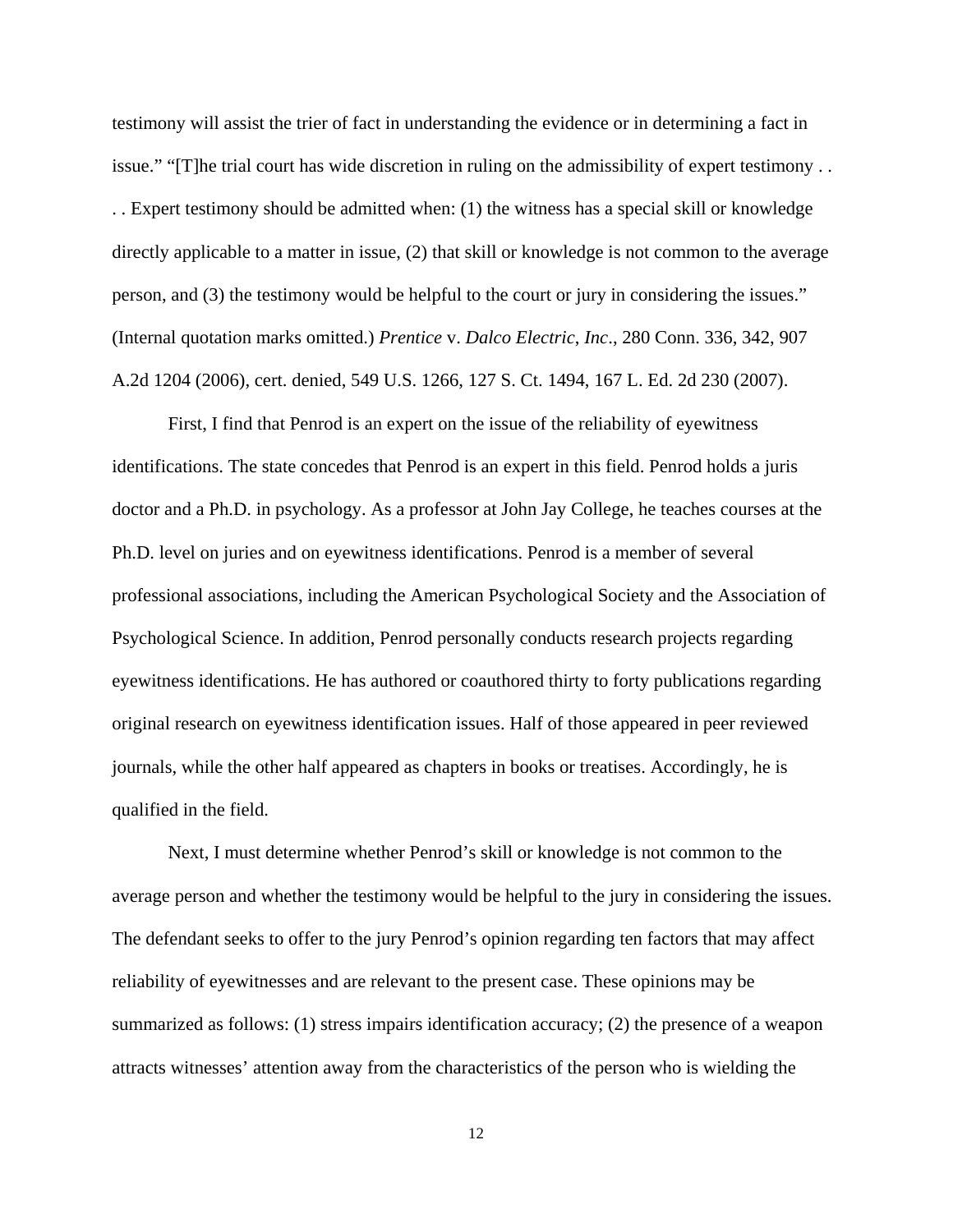weapon and onto the weapon itself (weapon focus); (3) identification accuracy is impaired when people attempt to identify people of another race or ethnic group (cross-race identification); (4) the length of time the witness has to view the perpetrator affects identification accuracy (exposure duration);  $2^{2}$  $2^{2}$  (5) an eyewitness's prior exposure to a face of an innocent person increases the risk that the eyewitness will misidentify that person as the perpetrator of t he crime (unconscious transference); (6) the certainty of witnesses, measured by how confident the witnesses say they are after making an identification, is only modestly correlated to the accuracy of identifications (witness certainty); (7) the feedback that witnesses receive after they make an identification can alter how confident the witnesses are of their identification (confidence malleability); (8) sequential photographic identification procedures, in which photos are shown to a witness one after another, produce fewer misidentifications than simultaneous photographic arrays; (9) non-blind presentation of a photographic array, in which the administrator knows who the suspect is, can increase identification errors; and (10) a witness's memory rapidly deteriorates after viewing a perpetrator.

The state argues that several of these opinions are already within the common understanding of the jury. For instance, the state argues that it is common sense that memory tends to deteriorate over time. On the other hand, the state concedes Penrod's opinion regarding blind and non-blind administrations of photographic arrays, and the difference between simultaneous and sequential presentation of photographic arrays, are not within the knowledge of the average juror.

Having heard Penrod testify, I conclude that the Connecticut Supreme Court's assumption about the common understanding of jurors with respect to these issues is incorrect

<span id="page-12-0"></span><sup>&</sup>lt;sup>2</sup> At the end of the hearing, the defendant withdrew his proffer of Penrod's opinion regarding exposure duration. As a result, the court need not address the testimony regarding exposure duration in this memorandum of decision.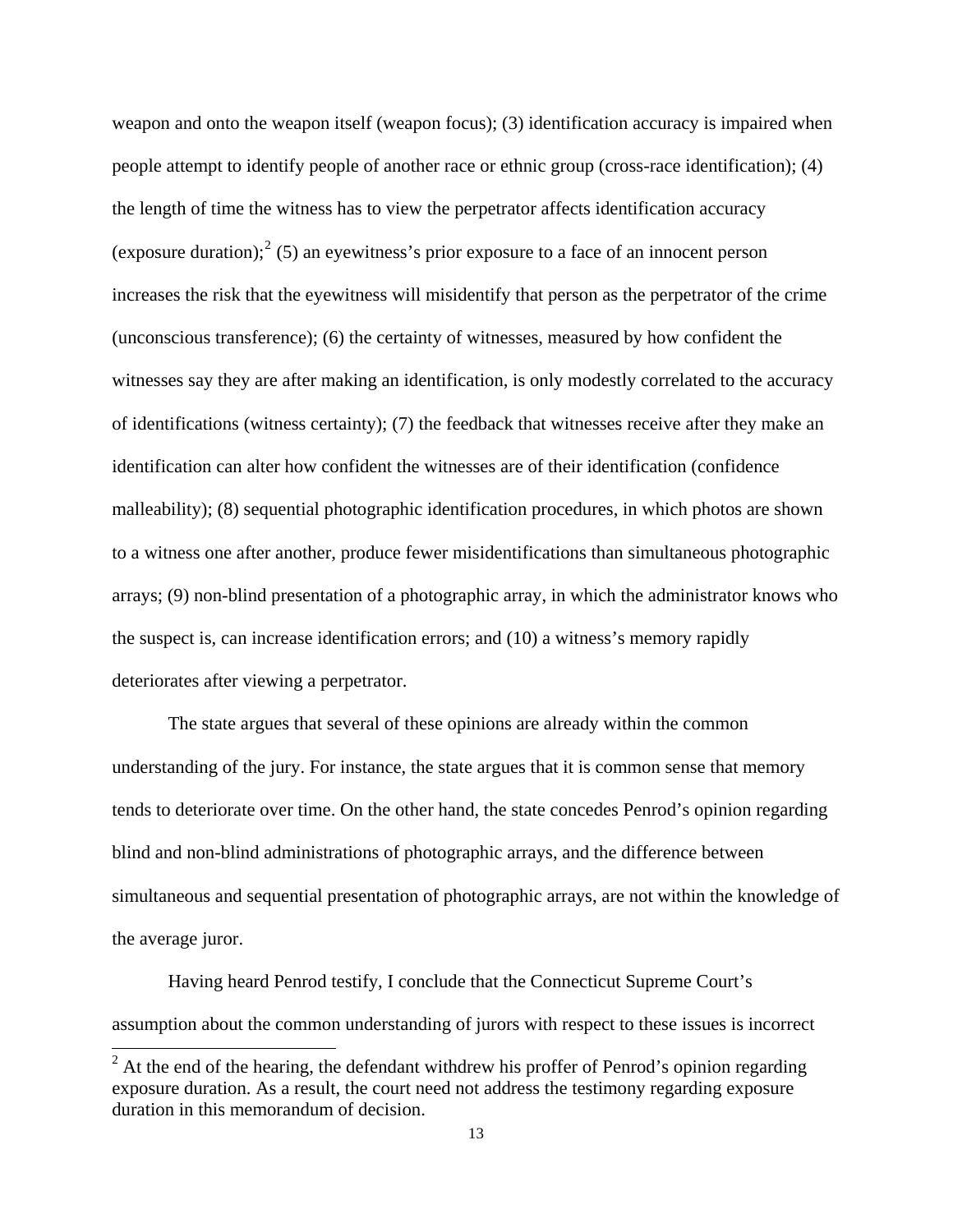and that jurors do not understand how these factors do or do not affect the reliability of eyewitness identifications. Jurors also do not commonly understand the degree to which these factors impact the reliability of eyewitness identifications.

Specifically, I find that the fact that cross-race identifications are less accurate than same race identifications is not within the knowledge of the average juror. Indeed, many of the potential jurors in this case, when asked during voir dire if they believed that cross-racial identifications were less accurate, responded, "No." It is true that there is some research that suggests that some groups of respondents understand that identification accuracy is impaired when people identify people of another race or ethnic group. Even so, Penrod's research regarding juror decision-making establishes that such respondents often disregard that understanding when assessing the accuracy of identifications. Therefore, expert testimony is appropriate not only to educate those jurors who profess to have no knowledge about effects of cross-race identifications, but also to ensure that jurors take that knowledge and use it to asses the accuracy of the identification presented in a particular case.

Second, I find that the effects of stress on the accuracy of eyewitness identifications are not within the knowledge of the average juror. Witnessing violence may cause the eyewitness stress. One study asked the test subjects whether the fact that a crime is violent tends to make an eyewitness' memory about the details of the crime more reliable, less reliable, or would have no effect. Only 30 percent of test subjects correctly understood that witnessing violence tends to make an eyewitness' memory for details less reliable.

Third, I find that the effects of an eyewitness' focus on the perpetrator's weapon (weapon focus) on identification accuracy are not within the knowledge of the average juror. The research shows that 37 percent of respondents thought the presence of a weapon would make a witness'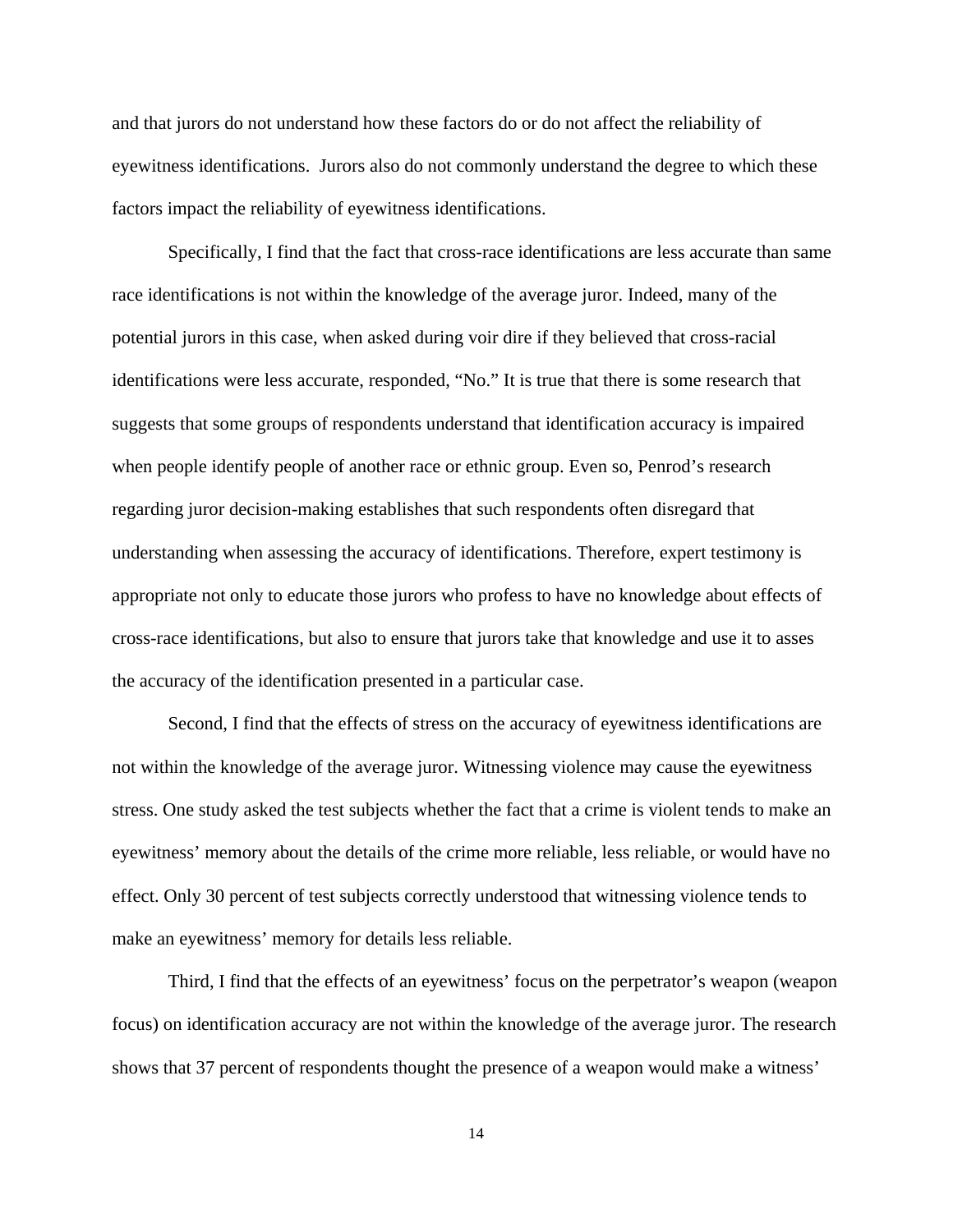memory for event details more reliable, while 33 percent thought it would have no effect. Only 30 percent understood the presence of a weapon tends to make an eyewitness' memory for details less reliable.

Fourth, I find that the theory of unconscious transference, in other words, that a witness's prior exposure to a face of an innocent person increases the risk that the eyewitness will misidentify that person as the perpetrator of the crime, is not within the knowledge of the average juror. Although there are no studies that adequately address whether unconscious transference is within the knowledge of the average juror, I conclude that jurors are unaware that unconscious transference can affect the identification process. Unconscious transference is not one of the theories that our Supreme Court identified in either *Kemp* or *McClendon* as being within the knowledge of jurors. Additionally, before becoming involved in this case, despite having some familiarity with eyewitness identification issues, I was unaware of the unconscious transference theory. Finally, Penrod's research regarding juror decision-making establishes that jurors generally do not use their understanding of factors that affect eyewitness identifications when assessing the accuracy of eyewitness identifications.

Fifth, I find that the relationship between witness certainty and identification accuracy is not within the knowledge of the average juror. Research shows that there is only a modest correlation between how certain eyewitnesses say they are of their identifications and the accuracy of the identification. Research also shows that test respondents rely very heavily on witnesses' expression of how certain they are of the accuracy of their identifications. Therefore, the research concludes that jurors rely too heavily on a witness' expression of certainty. Their reliance is not justified by the modest correlation between certainty and accuracy. In Penrod's studies, when expert testimony was introduced about the actual relationship between certainty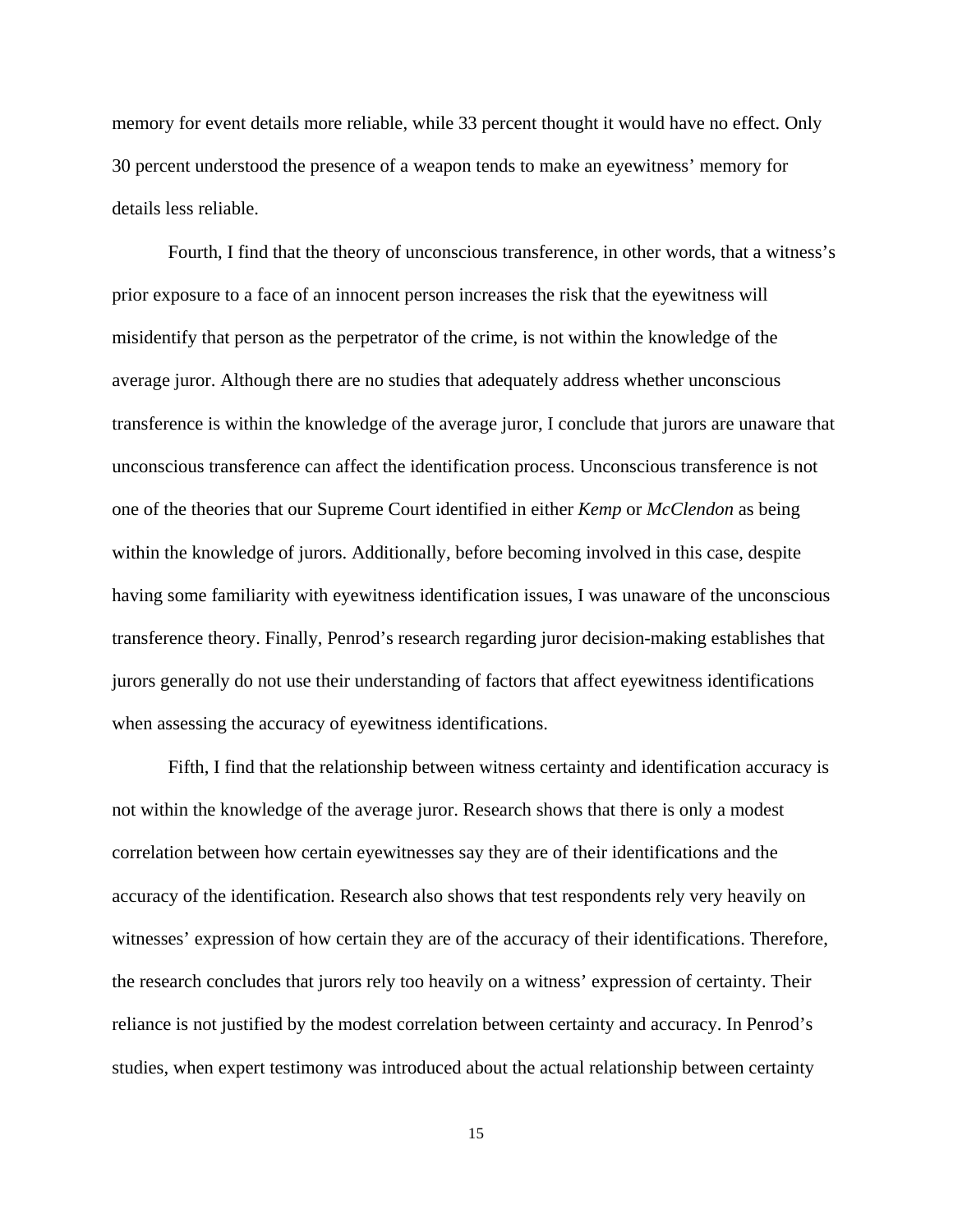and accuracy, test respondents tended to rely on the witnesses' expressions of certainty less then they would have absent the expert testimony.

Sixth, I find that "confidence malleability," is not within the knowledge of the average juror. Confidence malleability is the phenomenon that occurs when photographic array administrators give feedback to eyewitnesses after identifying a suspect. Research establishes this feedback can alter the eyewitnesses' confidence regarding the accuracy of their identifications. For instance, if witnesses receive confirming feedback indicating that they made a correct identification, e.g., being told that another witness made the same identification, they report that they are confident that they have made an accurate identification. On the other hand, if the array administrator provides feedback that does not confirm the identification, like telling the eyewitnesses that another eyewitness identified a different person as the perpetrator, the eyewitnesses report that they are not very confident or did not have a good view of the perpetrator. When researchers showed videotapes of these identifications to test subjects, the test subjects believed the witnesses who say they are confident and do not believe those who say they are not very confident or did not have a good view of the perpetrator. This research shows that people are sensitive to confidence, but are not sensitive to the circumstances that give rise to the varying degrees of confidence.

Seventh, I find that the rapid deterioration of memory and its effect on eyewitness identification accuracy is not within the knowledge of the average juror. Jurors in general do understand that with the passage of time it is harder to retrieve previously remembered information. What the average person does not understand is that the loss of memory is most dramatic during the first minutes and hours following exposure to an event.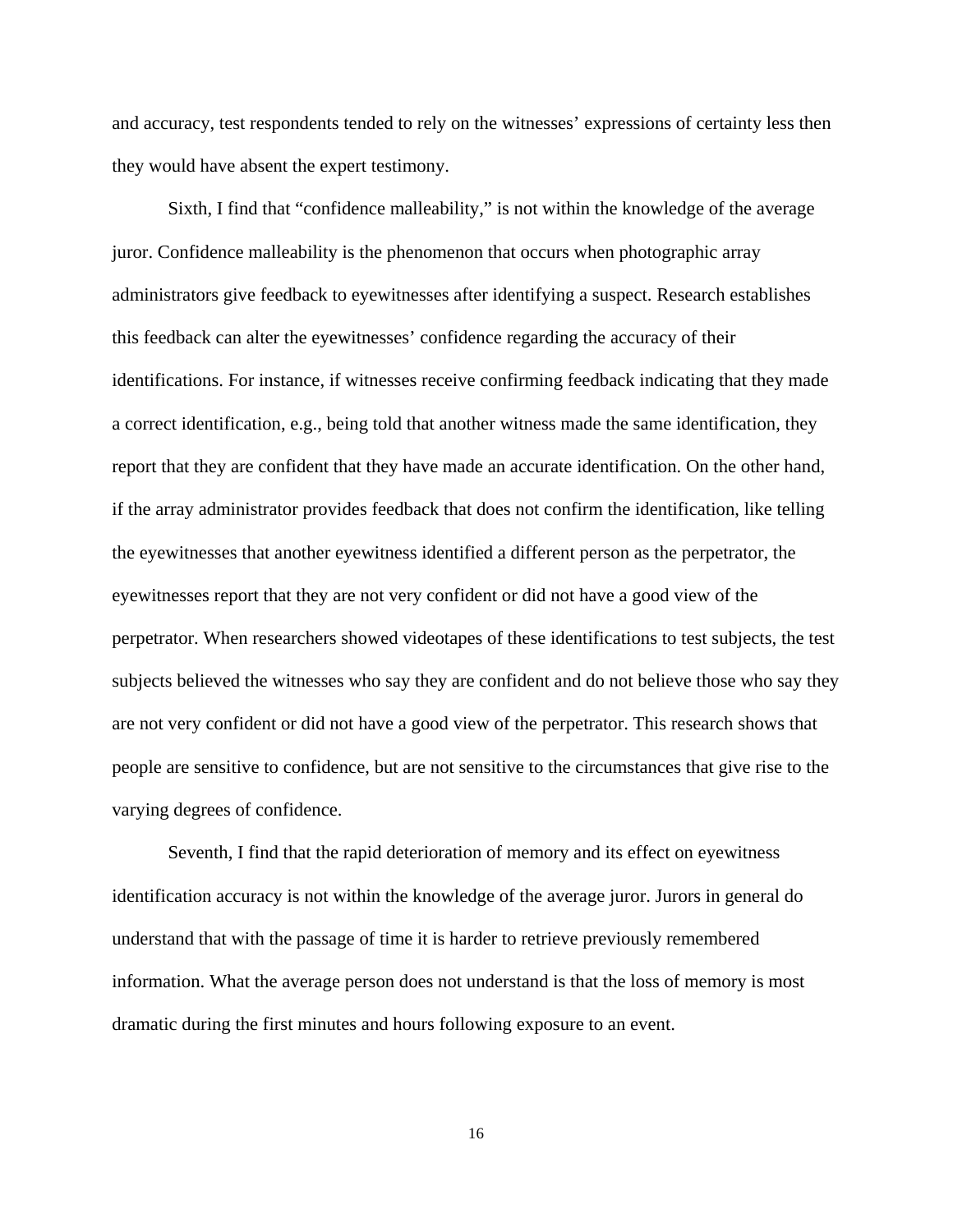To summarize, based on Penrod's testimony and the underlying research studies, I find that the average juror does not understand that the accuracy of eyewitness identification are impacted by various factors including: (1) cross-race identifications; (2) stress; (3) weapon focus; (4) unconscious transference; (5) witness certainty; (6) confidence malleability; (7) the rapid deterioration of memory; (8) the difference between blind and non-blind administrations of photographic arrays; and (9) the difference between simultaneous and sequential presentation of photographic arrays. Based on Penrod's testimony, I find that testimony on these factors will be helpful to the jury in understanding the issues brought before the court. The testimony will be helpful to those jurors who have no understanding of the factors and will ensure that jurors take any knowledge they may currently have regarding the factors and actually apply them to asses the accuracy of the identifications presented in this case.

Even though Penrod's proffered opinions are not within the knowledge of the average juror, the state argues that they improperly invade the province of the jury to determine the weight or effect it wishes to give the eyewitness testimony. I disagree, and concur with the reasoning set forth in Justice Palmer's opinion in *State* v. *Outing*. "[T]here is no reason to prohibit an expert from testifying on the problems of eyewitness identifications on the ground that such testimony infringes on the responsibility of the jury to evaluate witness credibility, that it will confuse the jurors or that jurors are likely to place too much emphasis on the expert's opinion. Any such expert would not be permitted to opine about the credibility or accuracy of the eyewitness testimony itself; that determination is solely within the province of the jury. Rather, the expert testimony presumably would cover those factors that have been found to have an adverse effect on the reliability of eyewitness identifications generally and that are relevant to the particular eyewitness identification at issue. Although the expert testimony is designed to assist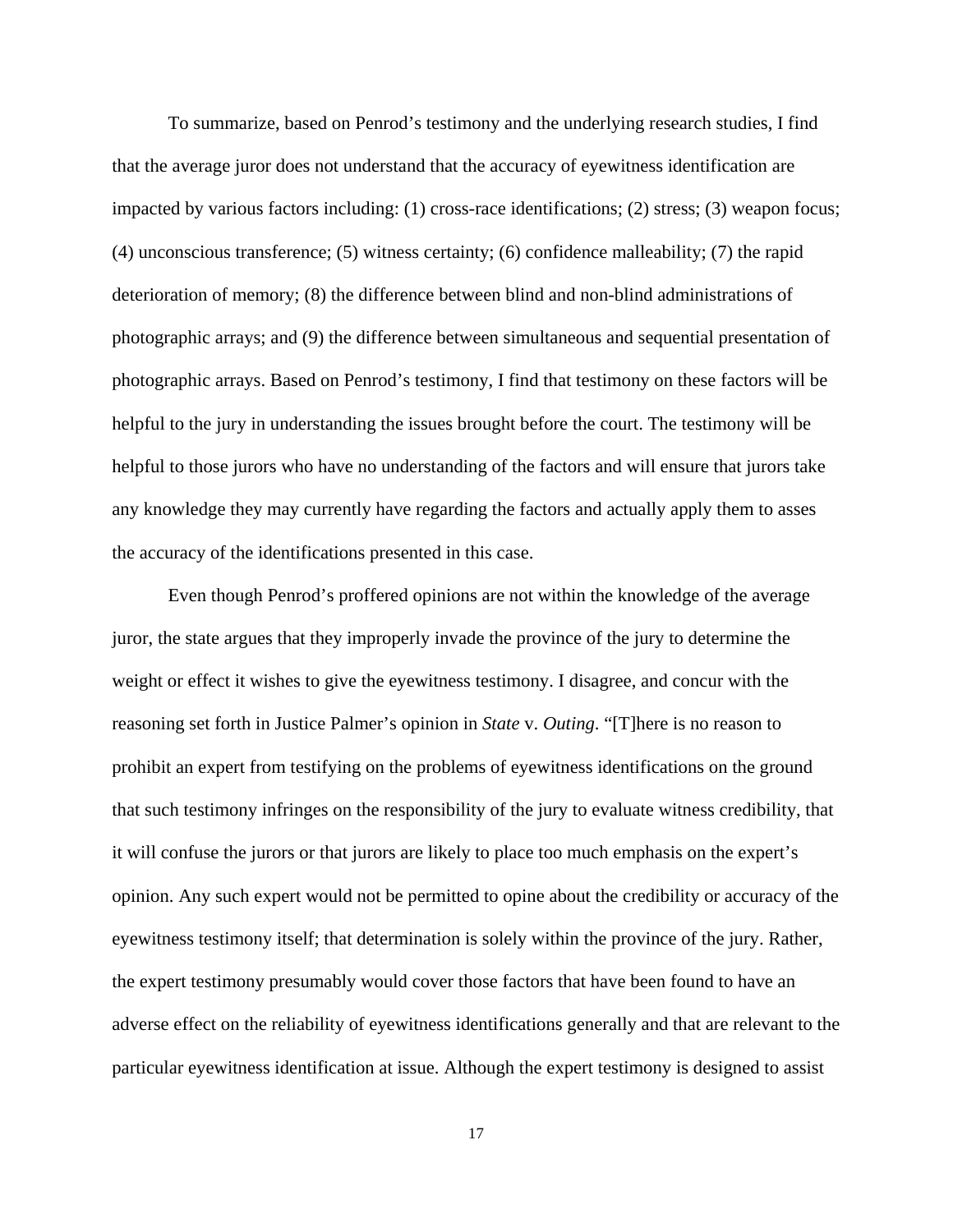the jury in ascertaining the extent to which the jury should credit the eyewitness testimony, there is no material difference between it and expert testimony on battered woman syndrome; see, e.g., *State* v. *Borrelli*, 227 Conn. 153, 174, 629 A.2d 1105 (1993) ('[The] expert testimony was properly admitted to assist the jury in understanding, not whether [the victim] was a credible witness on the witness stand, but whether her conduct . . . was consistent with the pattern and profile of a battered woman. . . . [Such] expert testimony [does] not invade the province of the jury in determining the credibility of witnesses.' [Citation omitted; internal quotation marks omitted.]); or on the manner in which victims of child sexual abuse often react to that abuse. See, e.g., *State* v. *Iban C*., 275 Conn. 624, 635, 881 A.2d 1005 (2005) ('[I]n cases that involve allegations of sexual abuse of children . . . expert testimony of reactions and behaviors common to victims of sexual abuse is admissible. . . . Such evidence assists a jury in its determination of the victim's credibility by explaining the typical consequences of the trauma of sexual abuse on a child. . . . It is not permissible, however, for an expert to testify as to his opinion of whether a victim in a particular case is credible or whether a particular victim's claims are truthful.' [Citations omitted; internal quotation marks omitted.]). Finally, '[a]s is true of all expert testimony, the jury remains free to reject it entirely after considering the expert's opinion, reasons, qualifications, and credibility.' *People* v. *McDonald*, [37 Cal. 3d 351, 371, 690 P.2d 709, 208 Cal. Rptr. 236 (1984)]. There simply is no reason to think, therefore, that the jury will treat such testimony differently from any other expert testimony that meets the standard for admissibility under our rules of evidence." *State* v. *Outing*, supra, 298 Conn. 113-15 (*Palmer*, *J*., concurring).

The State also argues that the presentation of Penrod's testimony will be unduly confusing and time consuming without providing any meaningful guidance to the jury. I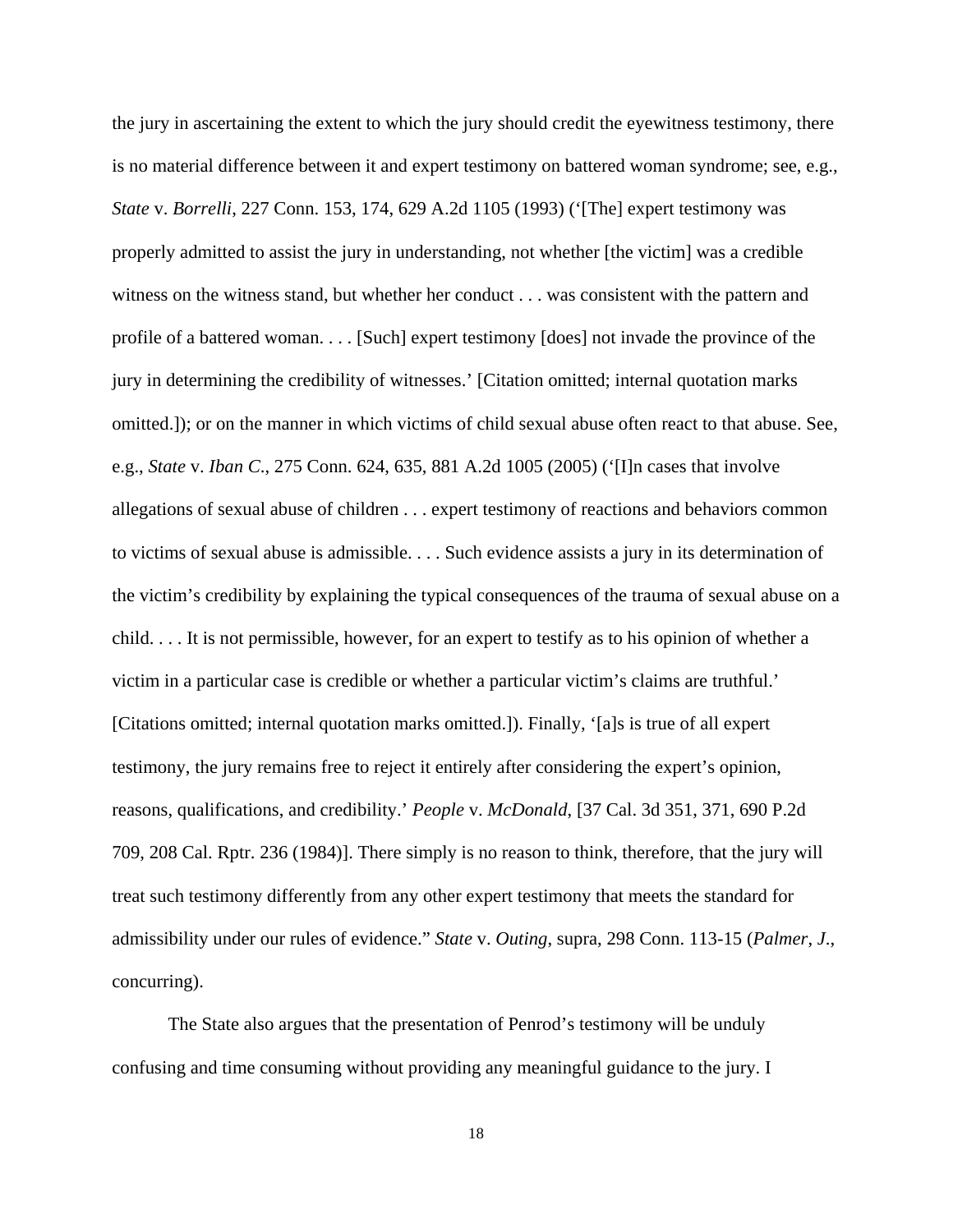disagree[3](#page-18-0) and again concur with Justice Palmer's reasoning in *State* v. *Outing*. "It is true, of course, that permitting expert testimony on the reliability of eyewitness identifications in any given case may result in a somewhat longer trial. This fact alone, however, is not a basis for excluding such testimony, which generally will be highly relevant, and perhaps crucial, to the defense. See, e.g., *United States* v. *Brownlee*, [454 F.3d 131, 144 (3d Cir. 2006)] ('[i]t would seem anomalous to hold that the probative value of expert opinion offered to show the unreliability of eyewitness testimony so wastes time or confuses the issue that it cannot be considered even when the putative effect is to vitiate the [primary] evidence offered by the government' [internal quotation marks omitted]); *State* v. *Chapple*, [135 Ariz. 281, 295, 660 P.2d 1208 (1983)] ('the problem of time is not present in [a] case [involving expert testimony on the reliability of eyewitness identifications] . . . since time spent on the crucial issue of the case cannot be considered as "undue" loss of time'); *People* v. *McDonald*, supra, 37 Cal. 3d 372 ('[e]vidence that is relevant to the prime theory of the defense cannot be excluded in wholesale fashion merely because the trial would be simpler without it'). Moreover, the trial court 'retains discretion to place reasonable limitations on the expert's testimony to avoid overwhelming the jury or unduly burdening the court, [as] long as these limitations are consistent with the requirements of the defense.' *Benn* v. *United States*, [978 A.2d 1257, 1262 (D.C. 2009)]; see also id., 1275 (any reasonable 'concern [that] a trial judge may have that admission of expert testimony [on the reliability of eyewitness identifications] could confuse or overwhelm the jury is more appropriately dealt with, not by exclusion, but by placing reasonable limitations on the expert's testimony and instructing the jurors that they—and only they—are the ultimate fact finders'). In fact, a contrary conclusion might well infringe on the defendant's constitutional

<span id="page-18-0"></span><sup>&</sup>lt;sup>3</sup> At trial, Penrod's testimony consumed less than two hours before the jury.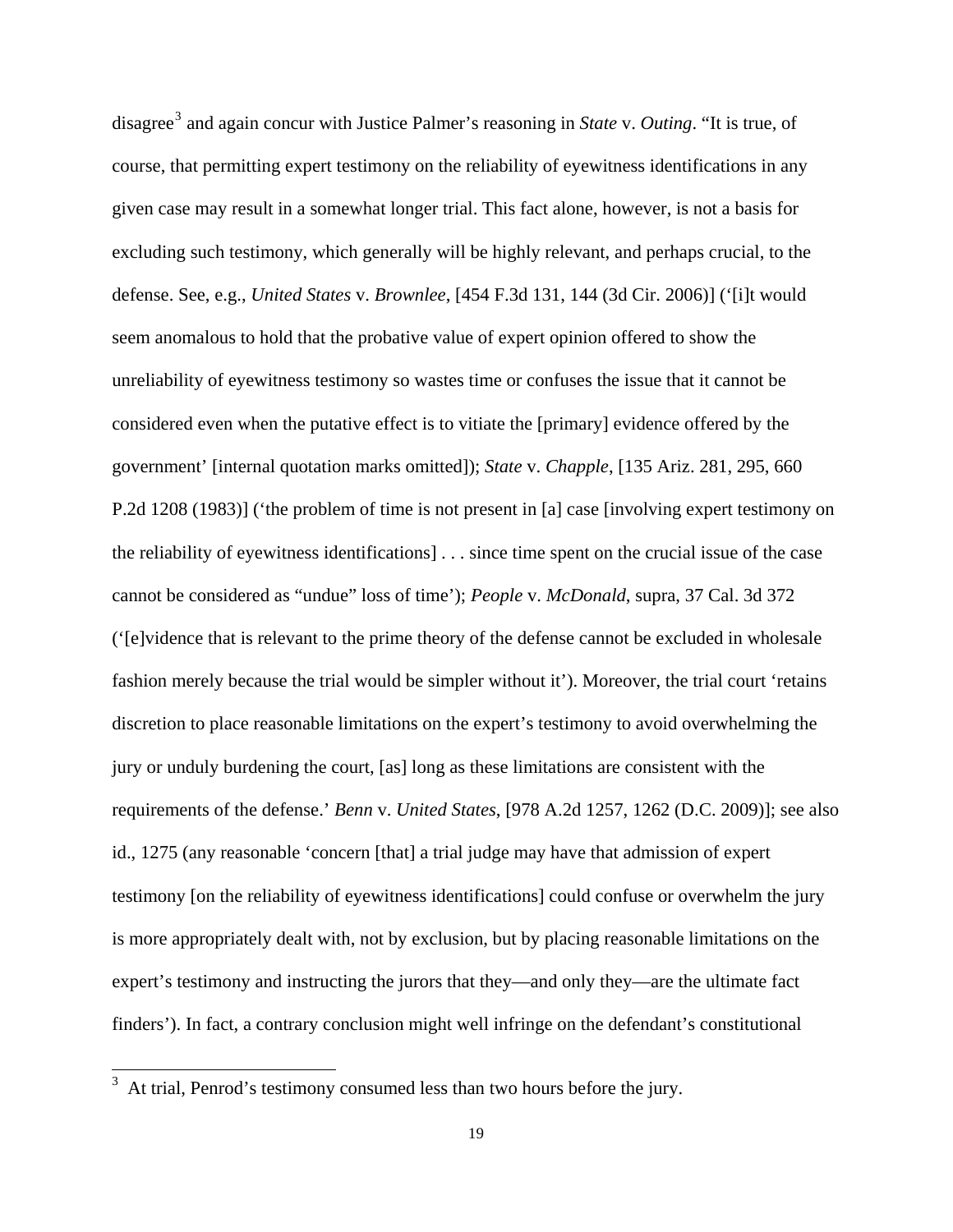right to present a defense, depending on the facts of the case. See, e.g., *Washington* v. *Schriver*, 255 F.3d 45, 56-57 (2d Cir. 2001) (constitutional right to present meaningful defense may be implicated by improper exclusion of expert testimony)." *State* v. *Outing*, supra, 298 Conn. 115- 16 (*Palmer*, *J*., concurring).

### **D. Whether a** *Porter* **Analysis is Necessary**

If Penrod's opinions are deemed to be "scientific evidence" then they must undergo a validity assessment to ensure reliability pursuant to *State* v. *Porter*, supra, 241 Conn. 66-68. "In *Porter*, [our Supreme Court] followed the United States Supreme Court's decision in *Daubert* v. *Merrell Dow Pharmaceuticals, Inc.*, 509 U.S. 579, 113 S. Ct. 2786, 125 L. Ed. 2d 469 (1993), and held that scientific evidence should be subjected to a flexible test, with differing factors that are applied on a case-by-case basis, to determine the reliability of the scientific evidence. . . . Following *State* v. *Porter*, supra, 81-84, scientific evidence, and expert testimony based thereon, usually is to be evaluated under a threshold admissibility standard assessing the reliability of the methodology underlying the evidence and whether the evidence at issue is, in fact, derived from and based upon that methodology." (Internal quotation marks omitted.) *Prentice* v*. Dalco Electric, Inc.*, supra, 280 Conn. 343.

"Although [our Supreme Court] in *Porter* explicitly adopted the *Daubert* test to determine the admissibility of scientific evidence; see *State* v. *Porter*, supra, 241 Conn. 68; [the court] did not explicitly overrule Connecticut precedent regarding the evidence to which such a test should apply. Prior to *Porter*, [the court] had recognized that the *Frye* [v. *United States*, 293 F. 1013 (D.C. Cir. 1923)] test for admissibility should not apply to all expert testimony, but only to that which involves 'innovative scientific techniques . . . .' *State* v. *Borrelli*, [supra, 227 Conn. 163; *State* v. *Hasan*, 205 Conn. 485, 489, 534 A.2d 877 (1987). In *Porter*, [the court] recognized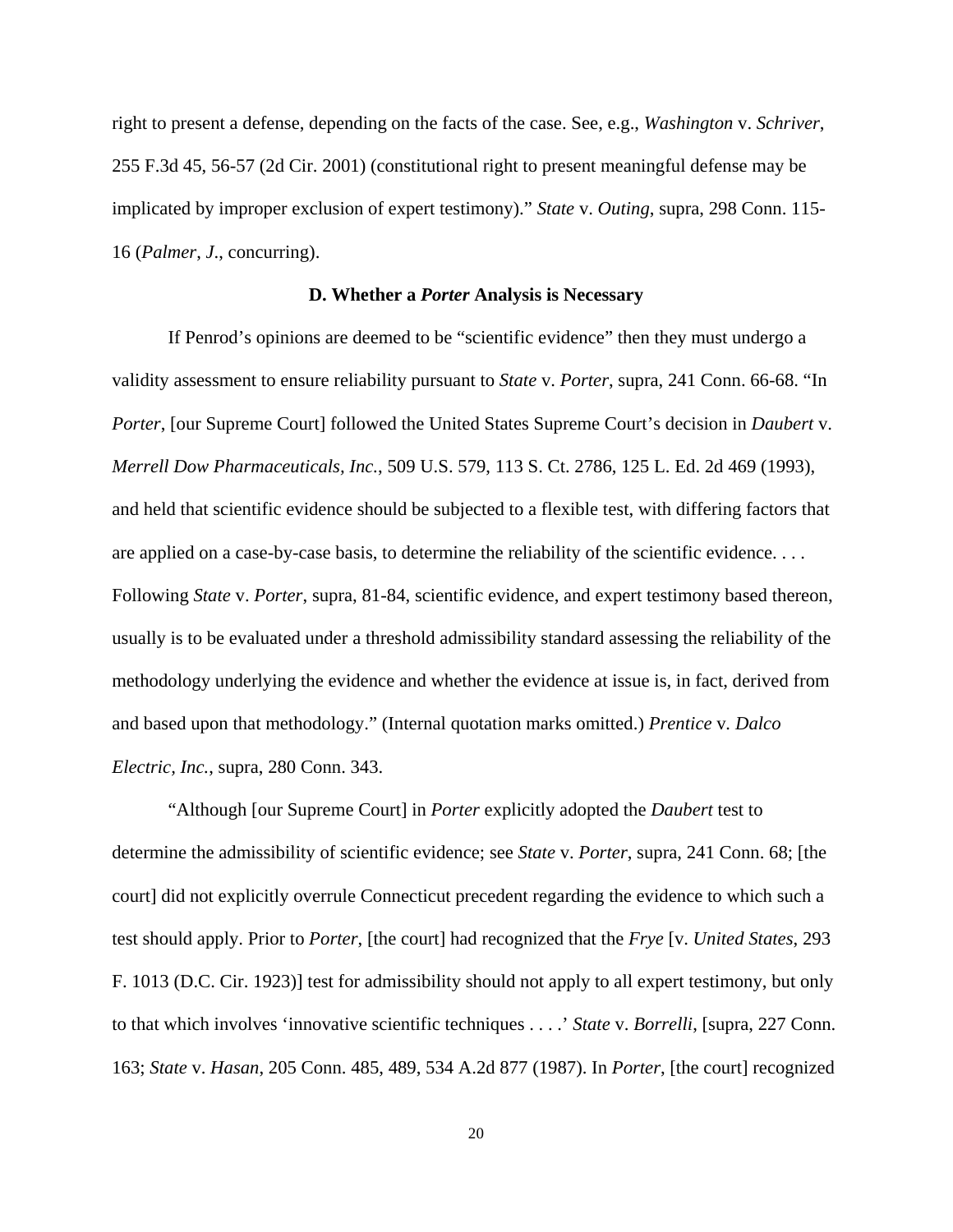that *Daubert's* vagueness as to how and when to apply the factors of the test was necessary. *State* v. *Porter*, supra, 78. In order to maintain flexibility in applying the test, [the court] did not define what constitutes 'scientific evidence.' Id., at 78-79." (Internal quotation marks omitted.) *State* v. *Kirsch*, 263 Conn. 390, 403, 820 A.2d 236 (2003).

"The validity assessments of *Frye*, and now *Porter*, [find their] rational basis in the degree to which the trier of fact must accept, on faith, scientific hypotheses [not] capable of proof or disproof in court and not even generally accepted outside the courtroom. . . . [The validity assessment] contemplates those situations in which the evidence sought to be admitted is beyond the understanding of the ordinary juror who must sacrifice his independent judgment in deference to the expert. . . . Among the dangers created by such scientific evidence is its potential to mislead lay jurors awed by an aura of mystic infallibility surrounding scientific techniques, experts and the fancy devices employed. . . . The fact that a technique or method [meets the *Porter* standard] tends to ensure that the jury will not accord undue weight to theories whose validity [have] not been adequately tested." (Internal quotation marks omitted.) *Hayes* v. *Decker*, 263 Conn. 677, 687-88, 822 A.2d 228 (2003).

In *State* v. *Griffin*, 273 Conn. 266, 282, 869 A.2d 640 (2005), the Supreme Court affirmed a trial court's decision to subject an expert's testimony regarding the "Grisso test" to a *Porter* analysis. The Grisso test purportedly assessed a juvenile's competency to understand *Miranda* warnings. Id., 271. In reaching its conclusion, the court explained that "evidence, even evidence with its roots in scientific principles, which is within the comprehension of the average juror and which allows the jury to make its own conclusions based on its independent powers of observation and physical comparison, and without heavy reliance upon the testimony of an expert witness, need not be considered 'scientific' in nature for the purposes of evidentiary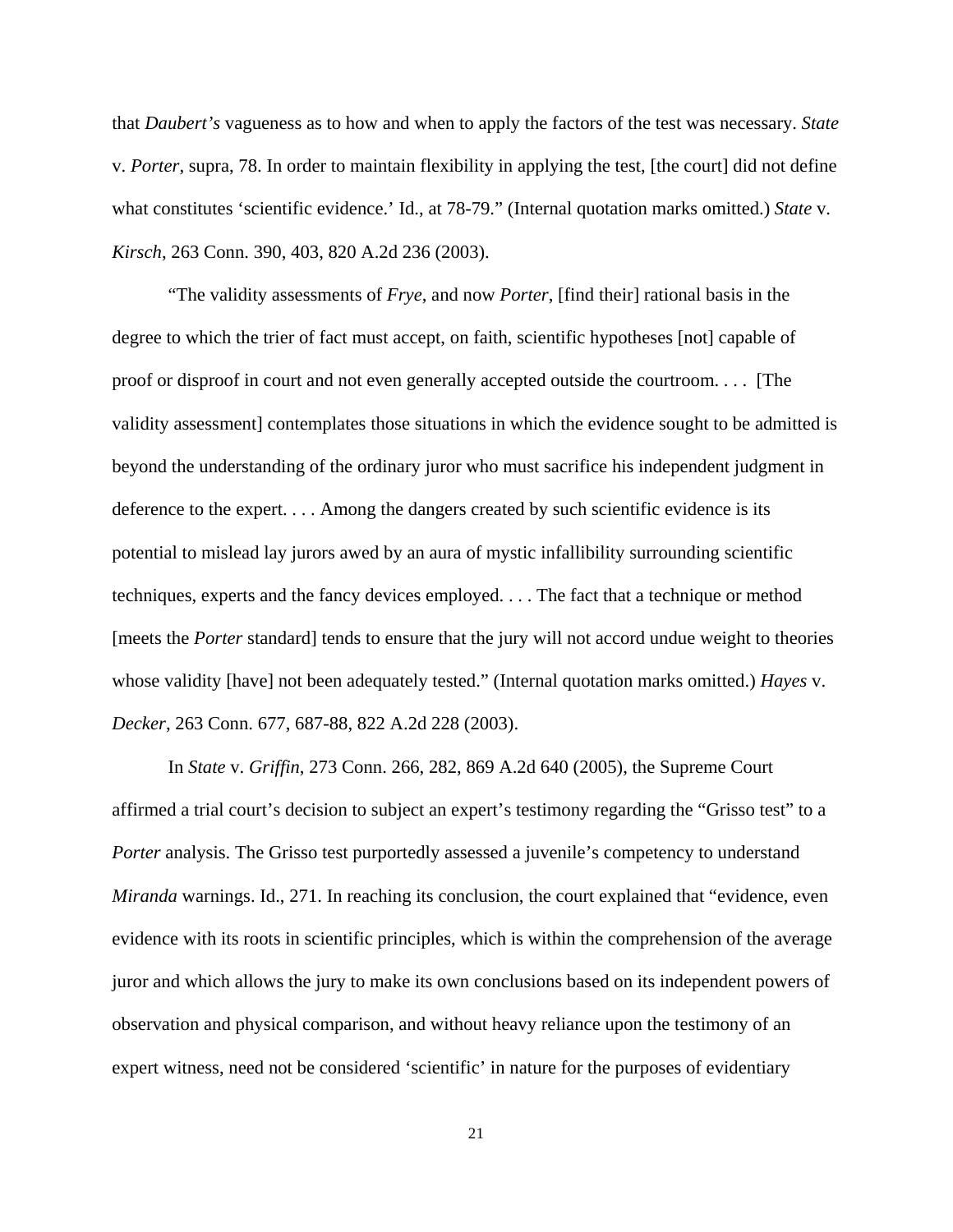admissibility." (Internal quotation marks omitted.) Id., 278. In contrast, the expert testimony concerning the Grisso test "was predicated on the results of a scientific instrument or tool and not solely on [the expert's] observations, educational background or experience. [T]he . . . testimony [at issue] was based on a method employed by the expert witness to assess comprehension. Neither powers of observation, comparison nor common sense, however, could be used [by the trier of fact] to assess the validity of the method underlying the Grisso test and in determining whether it accurately measures what it purports to measure. Instead, the methodology underlying the test rested on . . . scientific principles, theory or experiment in the field of psychology." (Internal quotation marks omitted.) Id., 280.

I find that similar to the expert testimony offered in *Griffin*, the methodology underlying the research upon which Penrod basis his testimony is based on novel scientific principles, theory or experiment in the field of psychology. Neither powers of observation, comparison nor common sense can be used by the jury to assess the validity of the methods underlying the research regarding the reliability of eyewitness identifications. Researchers conduct studies according to the scientific method. After researchers conduct numerous studies regarding a hypothesis, other researchers study the results of those studies through a meta-analysis.[4](#page-21-0)

<span id="page-21-0"></span><sup>&</sup>lt;sup>4</sup> "[M]eta-analysis entails the application of statistical procedures to collections of empirical findings for the purpose of integrating, synthesizing, and making sense of them . . . . Metaanalysis attempts to integrate the findings of multiple independent tests of a similar hypothesis in a more objective manner by treating the empirical study as the unit of analysis. Researchers may then draw inferences based on the effect size (or predictive capacity) of relationships between variables." (Citation omitted; internal quotation marks omitted.). T. Pratt, "Meta-Analysis in Criminal Justice and Criminology: What It is, When It's Useful, and What to Watch Out for," 21 J. Crim. Just. Edu. 152, 154 (2010). "[I]n a meta-analysis, it is possible to examine whether an array of methodological factors may condition the effect size of the relationships between the independent to the dependent variables. Thus, separate effect sizes can be calculated when a study is longitudinal, when known predictors of the dependent variable are or are not controlled, when a certain measure of a variable is used, or when a certain unit of analysis is used, and so on. In each case, it is thus possible to examine statistically how an effect size will increase or decrease across such methodological variations." Id., 155.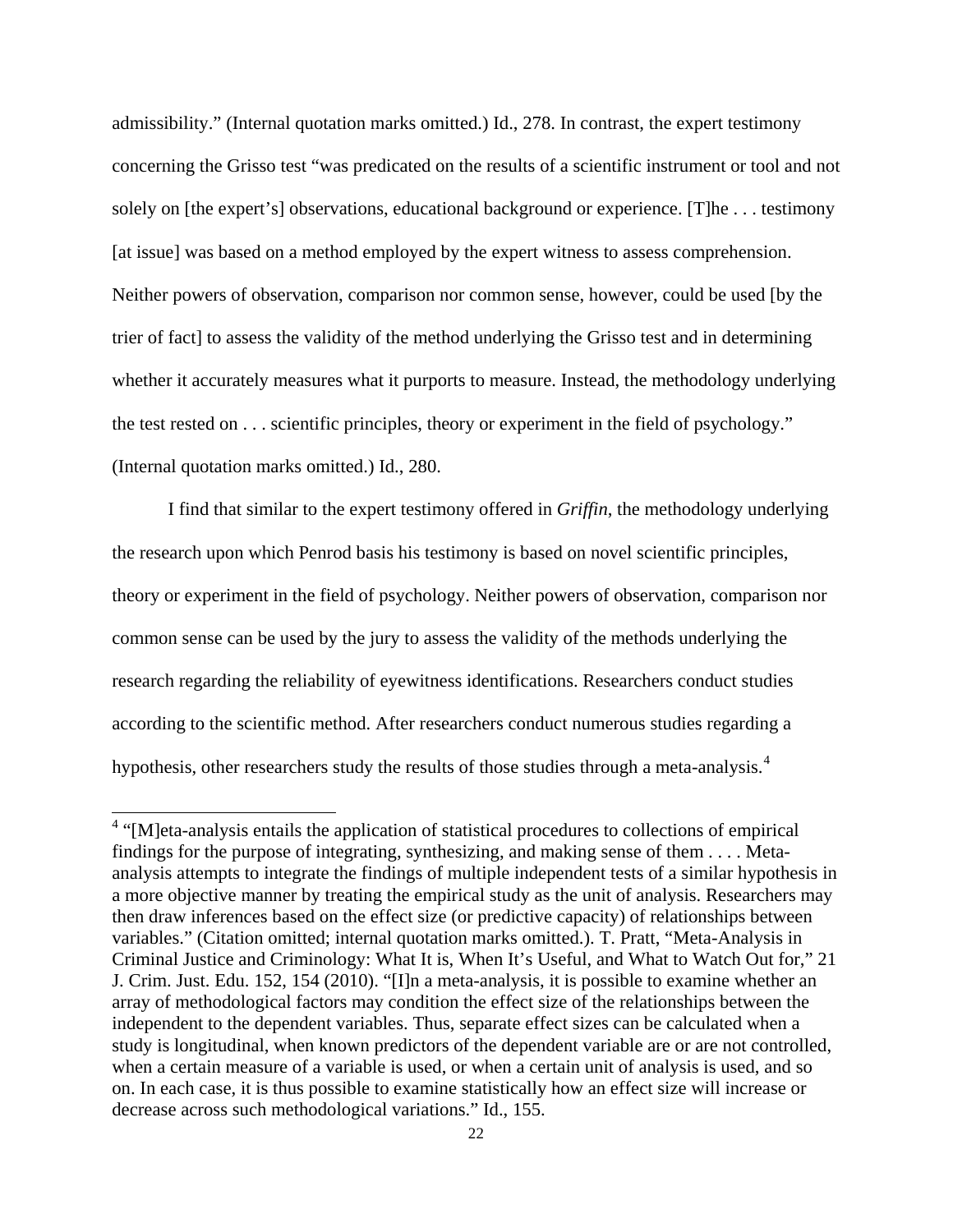For example, the "weapon focus" hypothesis is that the presence of a weapon attracts witnesses' attention away from the characteristics of the person who is wielding the weapon and onto the weapon itself and, as a result, impairs the accuracy of the eyewitness identification. Researchers have tested this hypothesis to determine whether the object must be a weapon or any unusual object. These researchers have conducted studies pursuant to the scientific method using individuals who hold syringes containing yellow fluid, rubber chickens and stalks of celery and found that their presence impaired the accuracy of eyewitnesses who are later asked to identify the person holding the unusual object. Researchers then subjected these studies to meta-analysis. The average lay juror does not routinely develop, perform, or evaluate scientific experiments involving independent variables, dependent variables, and control groups. Additionally, the average lay juror is not trained to find statistical significance over numerous studies. Therefore the average juror is incapable of assessing the reliability of the methodology regarding these innovative scientific techniques.

Even if an expert's testimony is based on innovative scientific techniques, a *Porter* "validity assessment" is not required in four situations. The first occurs when "established techniques [are] applied to the solution of novel problems." (Internal quotation marks omitted.) *Hayes* v. *Decker*, supra, 263 Conn. 688. For example, in *Hayes*, the court held that a *Porter* analysis was unnecessary when the underlying premises of expert testimony were generally accepted principles of cardiology supported by numerous studies. Id., 689. *Porter* "simply does not apply" to such "well established principles of the scientific community." Id.

The second situation is when the "scientific principles have become so well established that an explicit *Daubert* analysis is not necessary for admission of evidence thereunder." *State* v. *Porter*, supra, 241 Conn. 85 n.30. Such scientific principles "are so firmly established as to have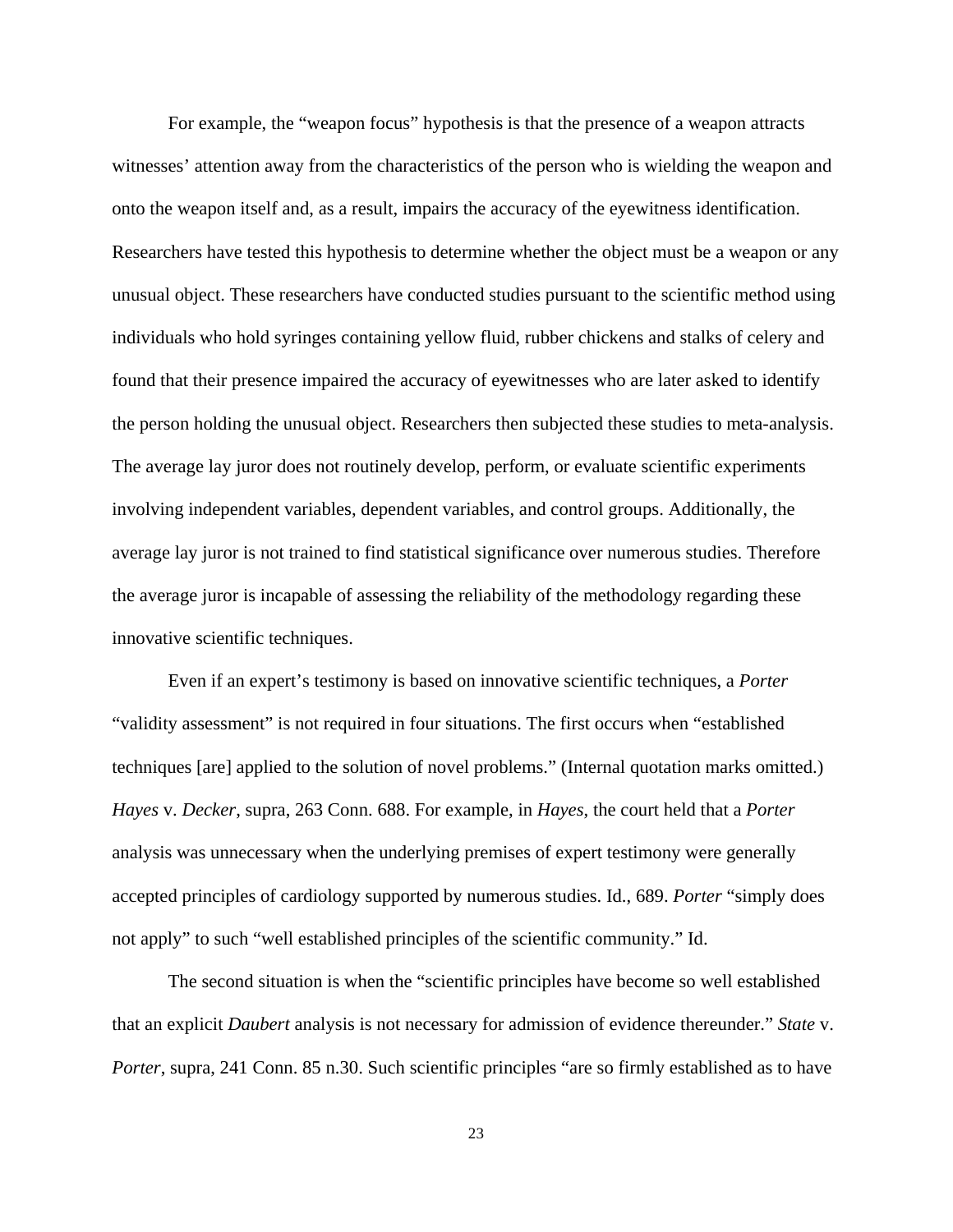attained the status of scientific law . . . [and] properly are subject to judicial notice." (Internal quotation marks omitted.) Id.

The third situation is when the "evidence simply requires jurors to employ their own powers of observation and comparison." *State* v. *West*, 274 Conn. 605, 634, 877 A.2d 787, cert. denied, 546 U.S. 1049, 126 S. CT. 775, 163 L. Ed. 2d 601 (2005). For example, in *State* v. *Reid* 254 Conn. 540, 547-48, 757 A.2d 482 (2000), the Supreme Court held that a *Porter* analysis was unnecessary for expert testimony regarding microscopic hair analysis. The court explained: "The jurors were free to make their own determinations as to the weight they would accord the expert's testimony in the light of the photograph and their own powers of observation and comparison. The jurors were not subject to confusing or obscure scientific evidence, but were able to use the testimony to guide them in their own determination of the similarity of the two hairs." Id. 547-48.

The fourth situation is when the testimony is not truly scientific. *State* v. *Vumback*, 68 Conn. App. 313, 332, 791 A.2d 569 (2002), aff'd on other grounds, 263 Conn. 215, 819 A.2d 250 (2003). In *Vumback*, an expert for the state testified "to explain that victims of sexual abuse often lack precision in their allegations and to show the common factors regarding a victim's delay in reporting sexual abuse." Id., 328. The court held a *Porter* analysis was unnecessary because the expert's testimony was not scientific. Id., 332. The court explained that the expert "did not apply any scientific instrument or test to specific evidence in the case and he did not apply any scientific test to a hypothetical question posed by the state." (Internal quotation marks omitted.) Id., 331. The expert "merely explained, on the basis of his experience and education, how children subjected to sexual abuse might act under certain circumstances." Id.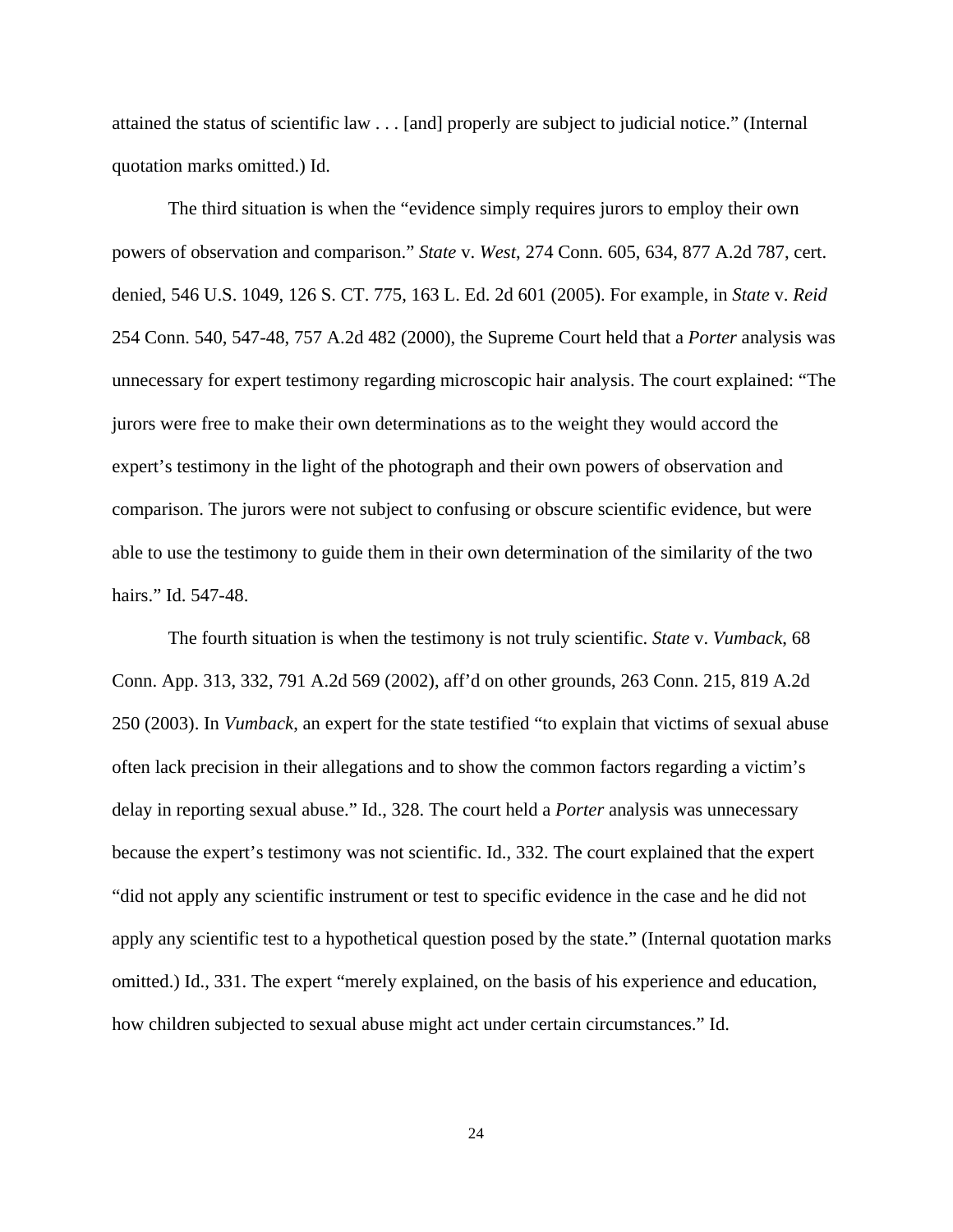I find that none of the four exceptions apply to the scientific techniques that form the basis of Penrod's testimony. Regarding the first two exceptions, the science underlying Penrod's opinions is not so well established that at *Porter* hearing would essentially be a waste of judicial resources. Courts that allow testimony such as Penrod's typically subject it to a reliability test. See e.g., *Commonwealth* v. *Christie*, supra, 98 S.W.3d 492 (remanding case to trial court to determine relevancy and reliability of expert eyewitness-identification testimony); *Bomas* v. *State*, 412 Md. 392, 417-18 (rejecting presumption of admissibility regarding expert eyewitnessidentification testimony in favor of established evidentiary rule requiring trial courts to assess reliability of expert testimony and relevancy to facts of case.) Regarding the third exception, Penrod's testimony does not concern a topic about which the jurors can use their own powers of observation to reach a conclusion. For example, the jury cannot observe that witness certainty is only modestly correlated to identification accuracy. The fourth exception does not apply because Penrod's testimony is truly scientific in nature. Unlike the testimony in *Vumback*, which was anecdotal and based on the expert's experience and education, Penrod's testimony is based on numerous scientific studies rooted in the scientific method.<sup>[5](#page-24-0)</sup>

### **E.** *Porter* **Analysis**

 Having concluded that a *Porter* analysis is required, I next turn to the two-part inquiry required by *Porter*. The first inquiry questions the reliability of the underlying science. The second inquiry questions the relevance of the proffered testimony to the facts of the case.

 $\overline{a}$ 

<span id="page-24-0"></span><sup>&</sup>lt;sup>5</sup> Even if Penrod's testimony is not subject to a *Porter* analysis, the court has a gatekeeper role that requires it to scrutinize proffered expert testimony of questionable reliability. See *Kumho Tire Co*. v. *Carmichael*, 526 U.S. 137, 119 S.Ct. 1167, 143 L.Ed.2d 238 (1999); C.C.E. Commentary §7-2.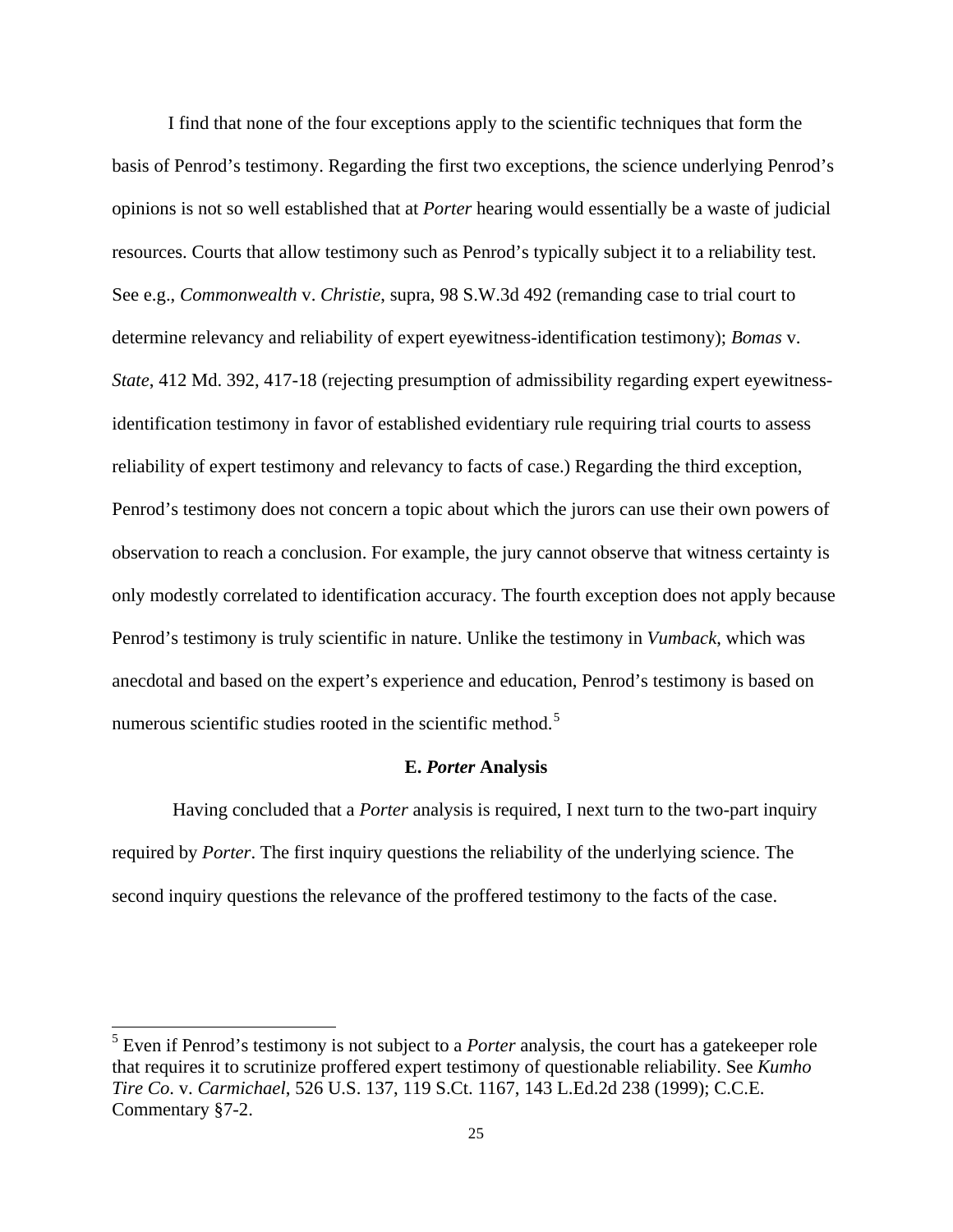### **(1) Reliability**

The first inquiry, reliability, focuses on the underlying reasoning and methodology of the scientific evidence that forms the basis of the expert's testimony. According to *Porter*, "the focus of a validity assessment 'must be solely on principles and methodology, not on the conclusions that they generate.' *Daubert* v. *Merrell Dow Pharmaceuticals, Inc.*, supra, 509 U.S. 595. So long as the methodology underlying a scientific opinion has the requisite validity, the testimony derived from that methodology meets the *Daubert* threshold for admissibility, even if the judge disagrees with the ultimate opinion arising from that methodology, *and even if there are other methodologies that might lead to contrary conclusions*. Thus, a judge should admit scientific testimony when there are good grounds for [the] expert's conclusion, even if the judge thinks that there are better grounds for some alternative conclusion." (Internal quotation marks omitted.) *State* v. *Porter*, supra, 241 Conn. 81-82. Additionally, "even where a particular technique has been shown to satisfy *Daubert*, the proponent must also establish that the specific scientific testimony at issue is, in fact, *derived from* and based upon that methodology." (Emphasis in original.) *State* v. *Porter*, supra, 83.

"[T]he court in *Porter* identified four nonexclusive factors for judges to consider in determining whether a particular theory or technique is based on scientific knowledge: (1) whether it can be, and has been, tested; (2) whether the theory or technique has been subjected to peer review and publication; (3) the known or potential rate of error, including the existence and maintenance of standards controlling the technique's operation; and (4) whether the technique is, in fact, generally accepted in the relevant scientific community." (internal quotation marks omitted.) *State* v. *Griffin*, supra, 273 Conn. 283.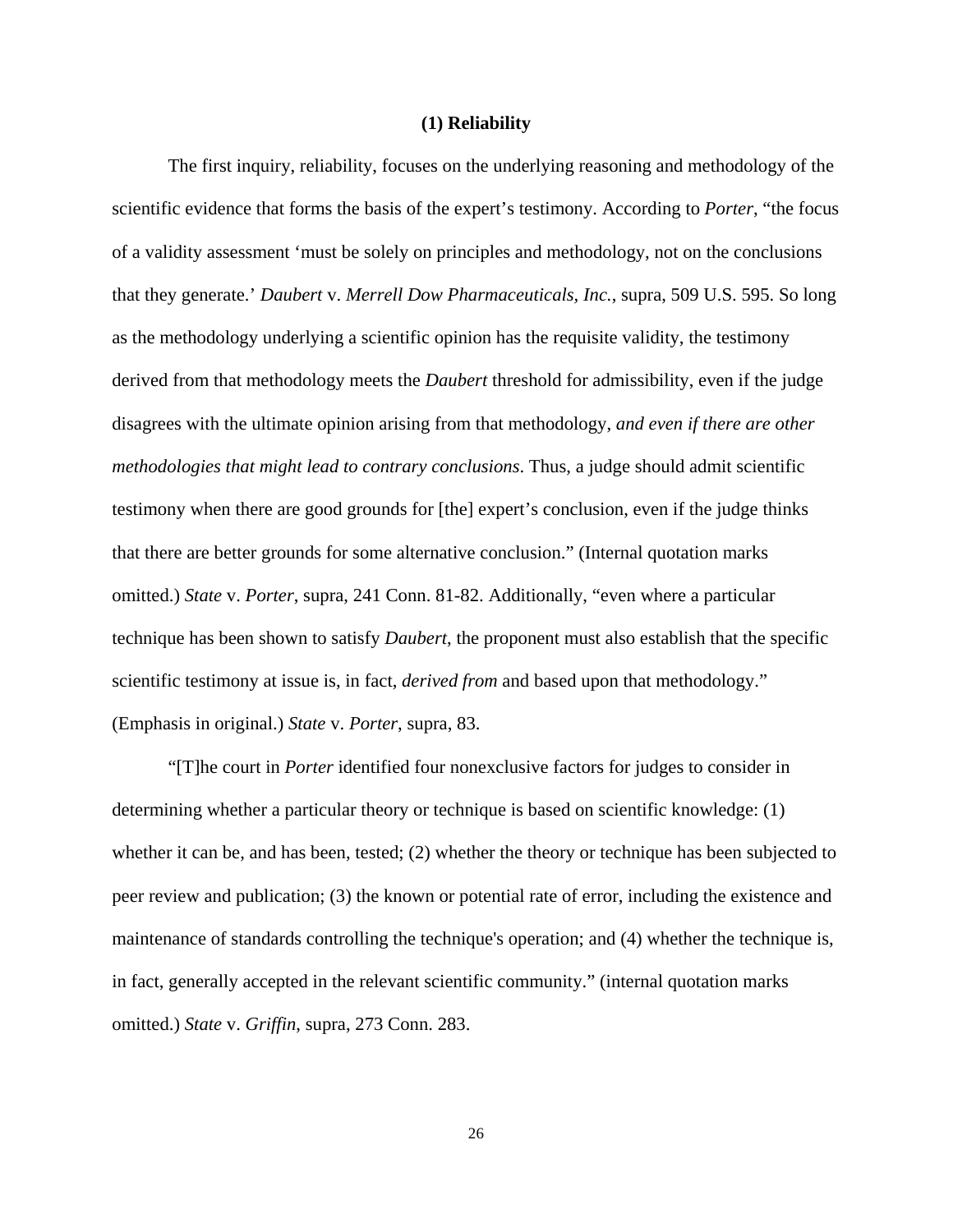According to *Porter*, general acceptance is an important factor and appears to be the start of the analysis. "Although 'general acceptance' is no longer an absolute prerequisite to the admission of scientific evidence, it should, in fact, be an important factor in a trial judge's assessment. . . . Thus, [a]lthough *Frye* may no longer be *the* standard for admissibility, general acceptance remains a part of the analysis, and in many cases its presence may alone be sufficient to admit the evidence. . . . That is, if a trial court determines that a scientific methodology *has* gained general acceptance, then the *Daubert* inquiry will generally end and the conclusions derived from that methodology will generally be admissible. If a principle has *not* gained general acceptance, however, [the court emphasizes] that a proponent of [the] scientific opinion . . . may [still] demonstrate the reliability or validity of the underlying scientific theory or process by some other means, that is, without establishing general acceptance." (Citations omitted; emphasis in original; internal quotation marks omitted.) *State* v. *Porter*, supra, 241 Conn. 84-85.

The court in *Porter* further noted that "[s]everal other factors may properly play a role in a court's assessment of the validity of a scientific methodology. . . . [Those factors include] the prestige and background of the expert witness supporting the evidence . . . [t]he extent to which the scientific technique in question relies on subjective interpretations and judgments by the testifying expert, rather than on objectively verifiable criteria . . . whether a testifying expert can present and explain the data and methodology underlying his or her scientific testimony in such a manner that the fact finder can reasonably and realistically draw its own conclusions therefrom . . . [and] whether the scientific technique underlying the proffered expert testimony was developed and implemented solely to develop evidence for in-court use, or whether the technique has been developed or used for extrajudicial purposes. . . . Recognizing the indefiniteness inherent in applying this multifactor approach, [the court] observed that [t]he actual operation of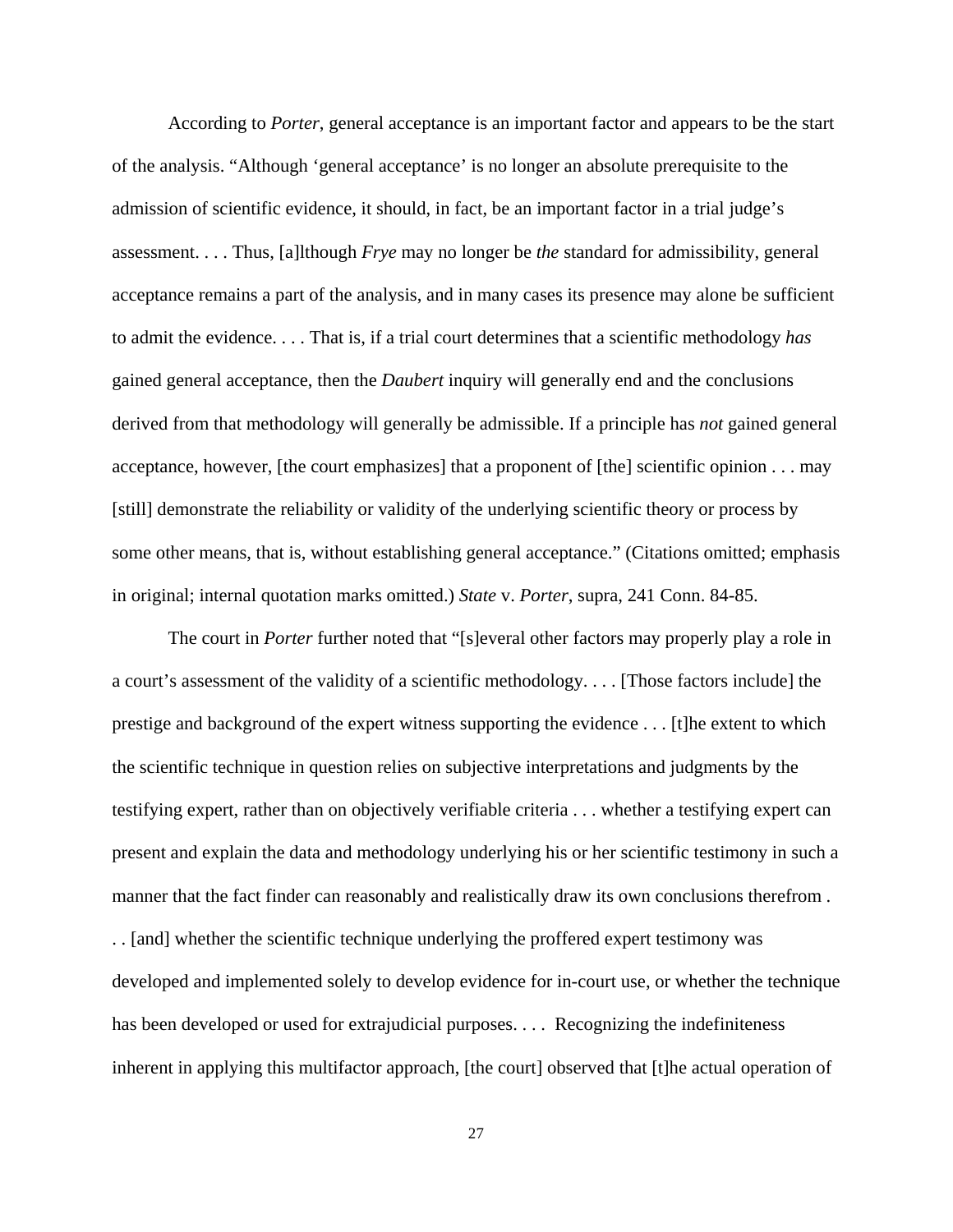each factor, as is the determination of which factors should be considered at all, depends greatly on the specific context of each case." (Citation omitted; internal quotation marks omitted.) *State* v. *Griffin*, supra, 273 Conn. 283-84.

 According to *Porter*: "[Q]uestions about the methodological validity of proffered scientific testimony will generally go to the *weight* of such evidence, not to its admissibility. Courts should exclude scientific evidence, however, when such concerns render the technique, and the resulting evidence, incapable of assisting the fact finder in a sufficiently meaningful way. Moreover, in light of the traditional policy regarding the admission of relevant evidence, [a] judge frequently should find an expert's methodology helpful [and thus admissible] even when the judge thinks that the expert's technique has flaws sufficient to render the [expert's] conclusions inaccurate. He or she will often still believe that hearing the expert's testimony and assessing its flaws was an important part of assessing what conclusion was correct and may certainly still believe that a jury attempting to reach an accurate result should consider the evidence." (Internal quotation marks omitted.) *State* v. *Porter*, supra, 241 Conn. 88-89.

Based on Penrod's testimony, which he gave within a reasonable degree of scientific certainty, the court finds that the methodology of the research regarding: (1) stress; (2) weapon focus; (3) cross-race identification; (4) unconscious transference; (5) witness certainty; (6) confidence malleability; (7) simultaneous versus sequential presentation of photographic arrays; (8) blind versus non-blind administration of photo arrays; and (9) the rapid deterioration of memory is reliable. Researchers have tested each of these theories in numerous experiments and studies designed according to the scientific method using methods generally accepted within the scientific community. The results have been published in peer-reviewed journals and books. Researchers have conducted meta-analyses of the results in order to draw conclusion about the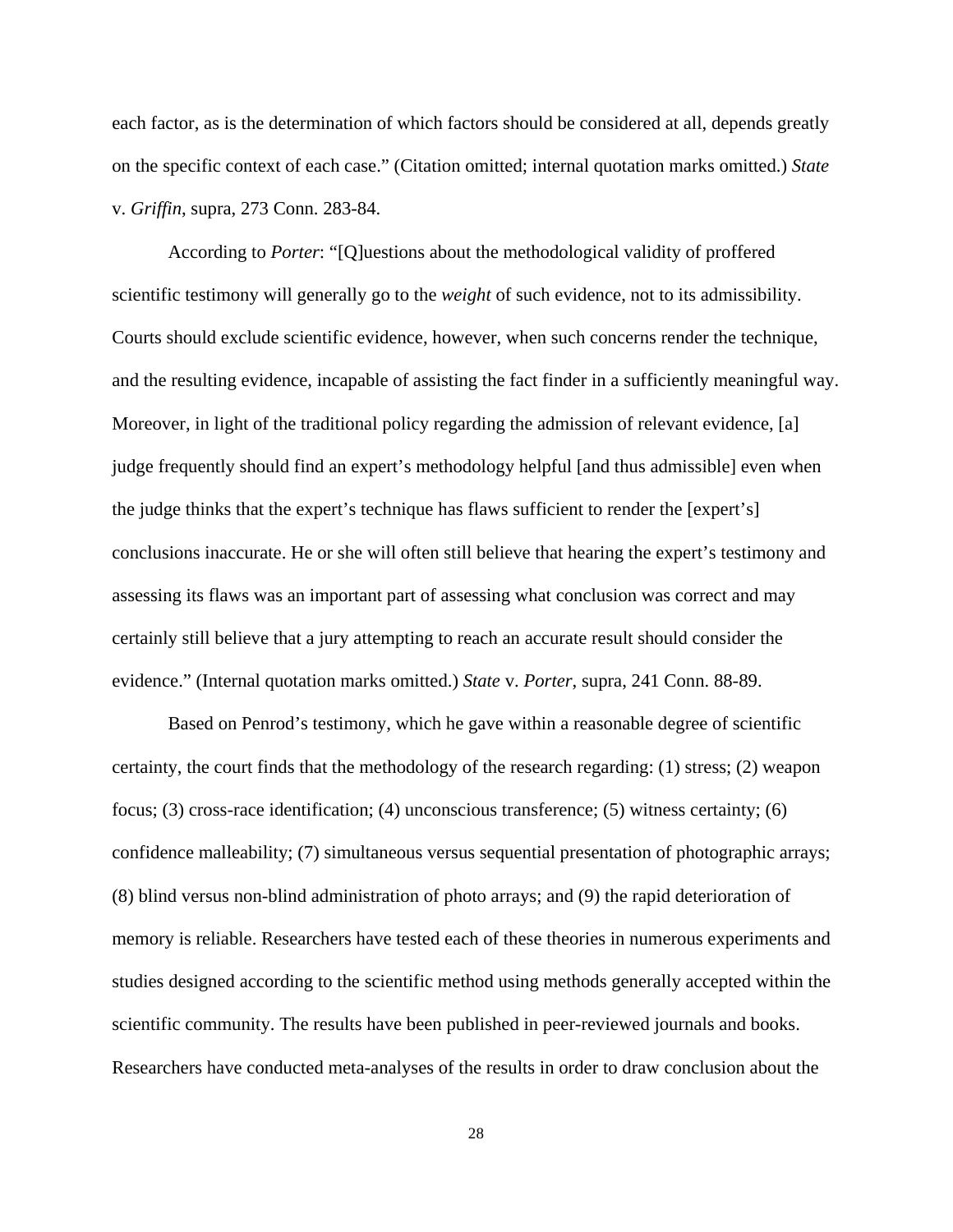studies as a whole. I will specifically address the underlying studies and methodology of each theory.

First, I find that the methodology of the research that concludes that stress impairs the accuracy of eyewitness identifications is sufficiently reliable. The stress that researchers have studied can be characterized as fight or flight stress, in other words, the stress that people feel when they are put in situations they would want to avoid. This is distinguished from the stress a person's body feels after running on a treadmill. Violence can be a source of stress, but is difficult to study because researchers cannot make test subjects the victims of violence for research purposes. Instead, to study stress, researchers employ situations that evoke fear. A 2004 meta-analysis examined a series of studies where test subjects were subjected to stressful situations to determine the effect of stress on identification accuracy. The researchers conducting the meta-analysis found a significant drop in identification accuracy as a function of high stress in approximately eighteen of those studies. Identifications were accurate in about 59 percent of the low stress conditions and 39 percent in the high stress situations.

Other studies have produced similar results. One such study researched identification accuracy in military personnel undergoing training at a prisoner of war camp. They were interrogated under high stress conditions, characterized as involving physical confrontation, for forty minutes and low stress conditions for forty minutes. A day later they were tested on their ability to recognize their interrogators. Accuracy levels were as high as 75 percent among the low stress witnesses and were as low as 27 percent in the high stress witnesses.

Second, I find that the methodology of the research that concludes that an eyewitness's focus on the perpetrator's weapon impairs identification accuracy (weapon focus) is sufficiently reliable. Studies have shown that the object that the perpetrator holds does not actually have to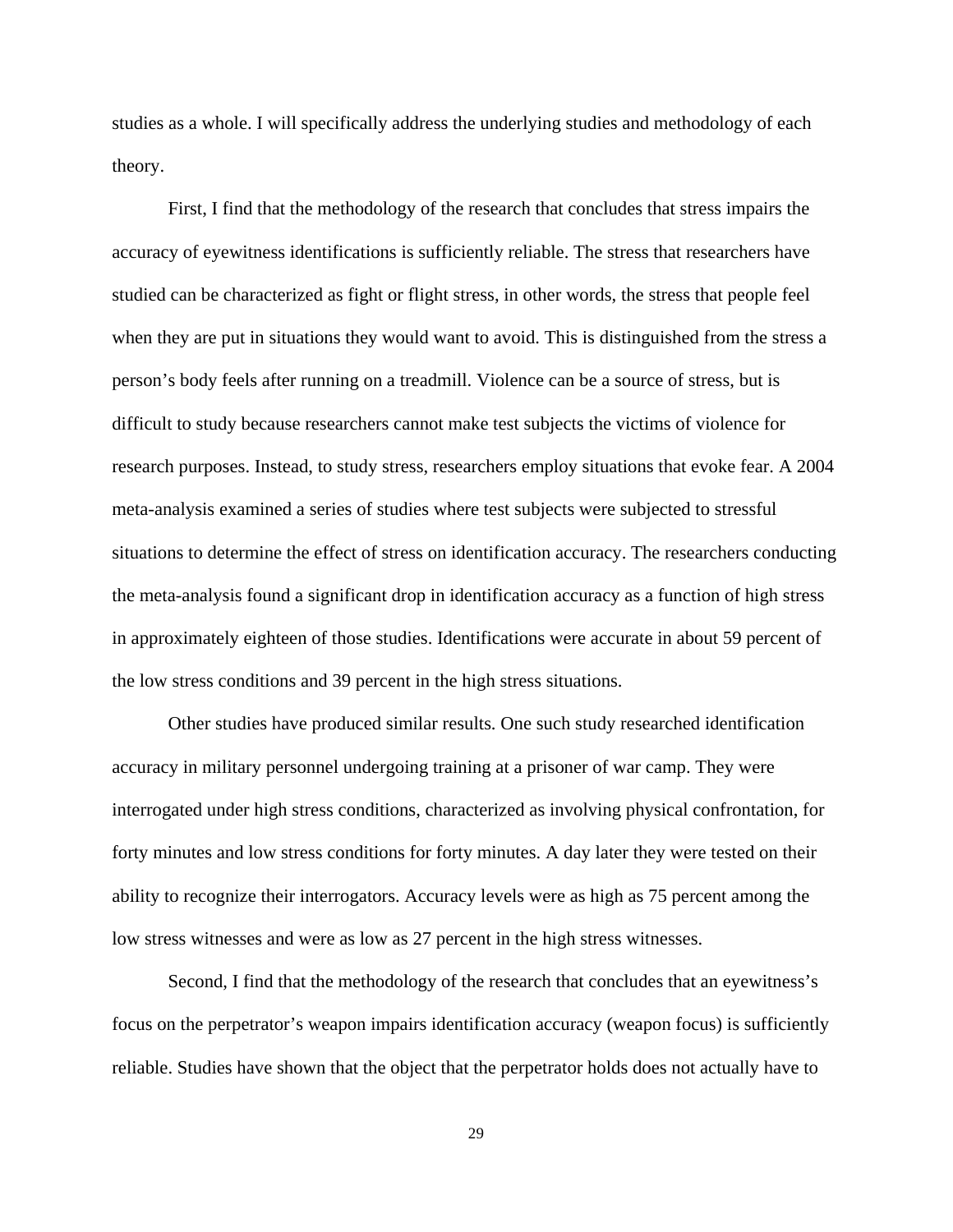be a weapon to impair identification accuracy, but any unusual object that attracts attention. For instance, a study conducted in the 1980s used a hypodermic syringe filed with yellow liquid. The research participants saw either someone carrying the syringe or a person without the syringe. The researchers observed a 30 percent increase in identification errors when the person was carrying the syringe. They concluded that the research participants who viewed the person holding the syringe were focused on the syringe and not on the characteristics of the person holding it. Other studies have used other unusual objects such as a rubber chicken or a stalk of celery and have found similar results.

Third, I find that the methodology of the research that concludes that cross-race identifications are significantly less accurate than same race identifications is sufficiently reliable. In a 2001 meta-analysis, researchers analyzed over ninety comparisons of performance in same versus other race or ethnic group identification settings that used 5000 research participants. In these studies, researchers presented the participants with a "perpetrator." Then, the researchers presented the participants with different photographic arrays. The researchers told the participants to identify the perpetrator or indicate that the perpetrator was not present in the array. A "target absent array" was an array that did not include the perpetrator. A "target present array" was an array that did include the perpetrator. In a target absent array, an error occurred when a participant identified someone in the array as the perpetrator rather than indicating that the perpetrator was not in the array.

The meta-analysis concluded that the participants were approximately twice as likely to identify accurately a person of their own race as the perpetrator as they were to identify accurately a person of another race as the perpetrator. Put another way, the participants were half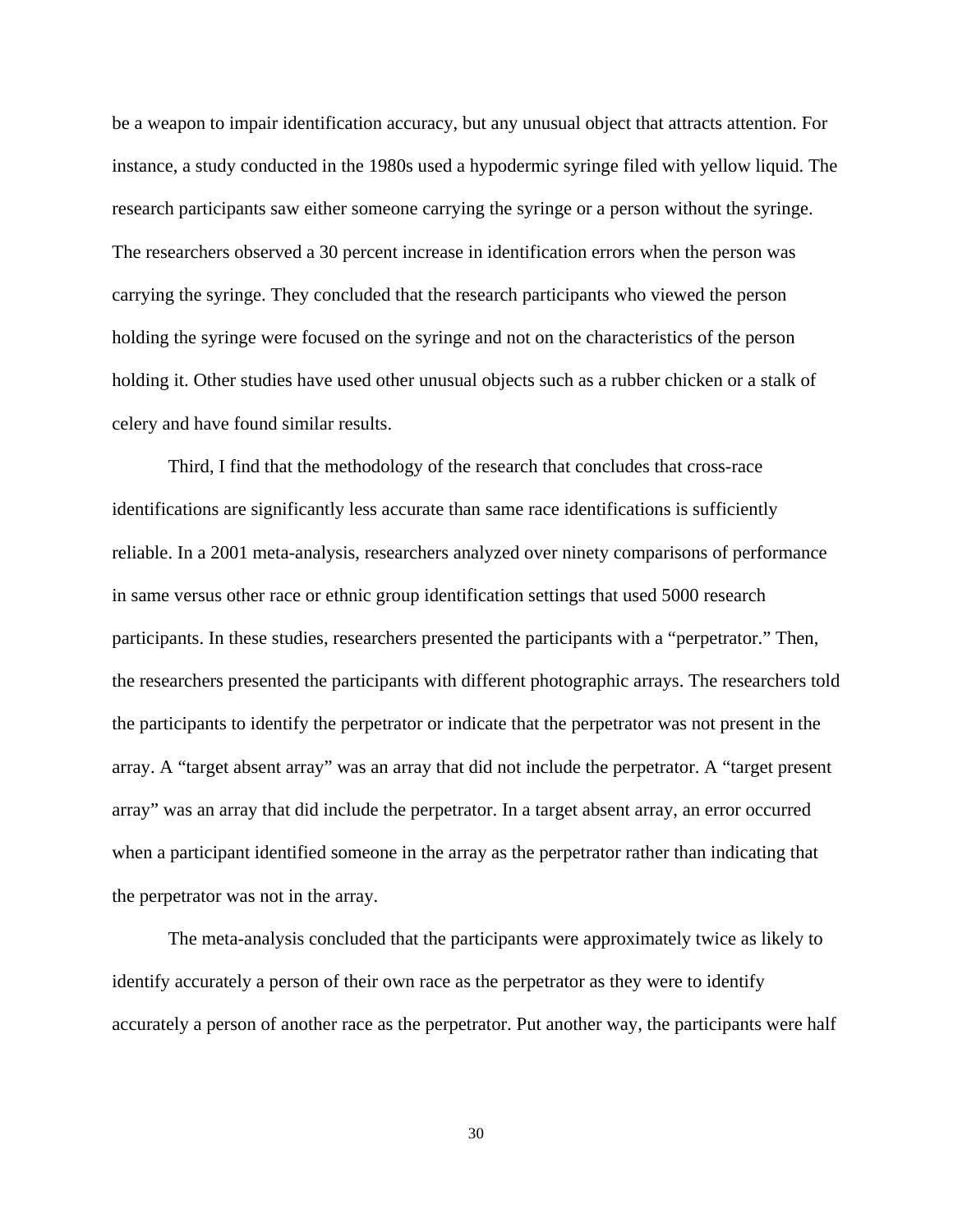as likely to identify accurately a person of another race as they are to identify accurately a person of their own race.

Fourth, I find that the methodology of the research that concludes that an eyewitness's prior exposure to a face of an innocent person increases the risk that the eyewitness will misidentify that person as the perpetrator of the crime (unconscious transference) is sufficiently reliable. In one study, the researcher staged an assault in front of a large group of people and then showed them a photographic array containing pictures of the perpetrator of the staged assault, a bystander and some fillers. The researcher asked them to pick the perpetrator of the assault. Forty percent of the participants picked the perpetrator, while 25 percent picked a bystander. A meta-analysis of similar studies concluded that the identification error rate increases when the eyewitness have prior exposure to innocent people in photographic arrays.

Similar studies found that eyewitnesses can mix-up the role that the perpetrators play in the crime (role confusion). I find that the methodology behind these studies is reliable as well. One study used a videotape of two people in a car driving down a street. At one point in the videotape, one person gets out of the car and robs a victim. The researcher showed the videotape to participants and asked them to identify the perpetrator, the one who got out of the car and robbed the victim. The study concluded that the person who stayed in the car was vulnerable to misidentification as the perpetrator. Two out of three times, the participants who recognized him said he was the person who got out of the car when, in fact, he was not.

Fifth, I find that the methodology of the research that concludes that the degree of certainty of a witness is only modestly correlated to the accuracy of identifications, is sufficiently reliable. The studies ask eyewitness participants how confident they are immediately after they make an identification so that they are not subject to feedback that could affect their confidence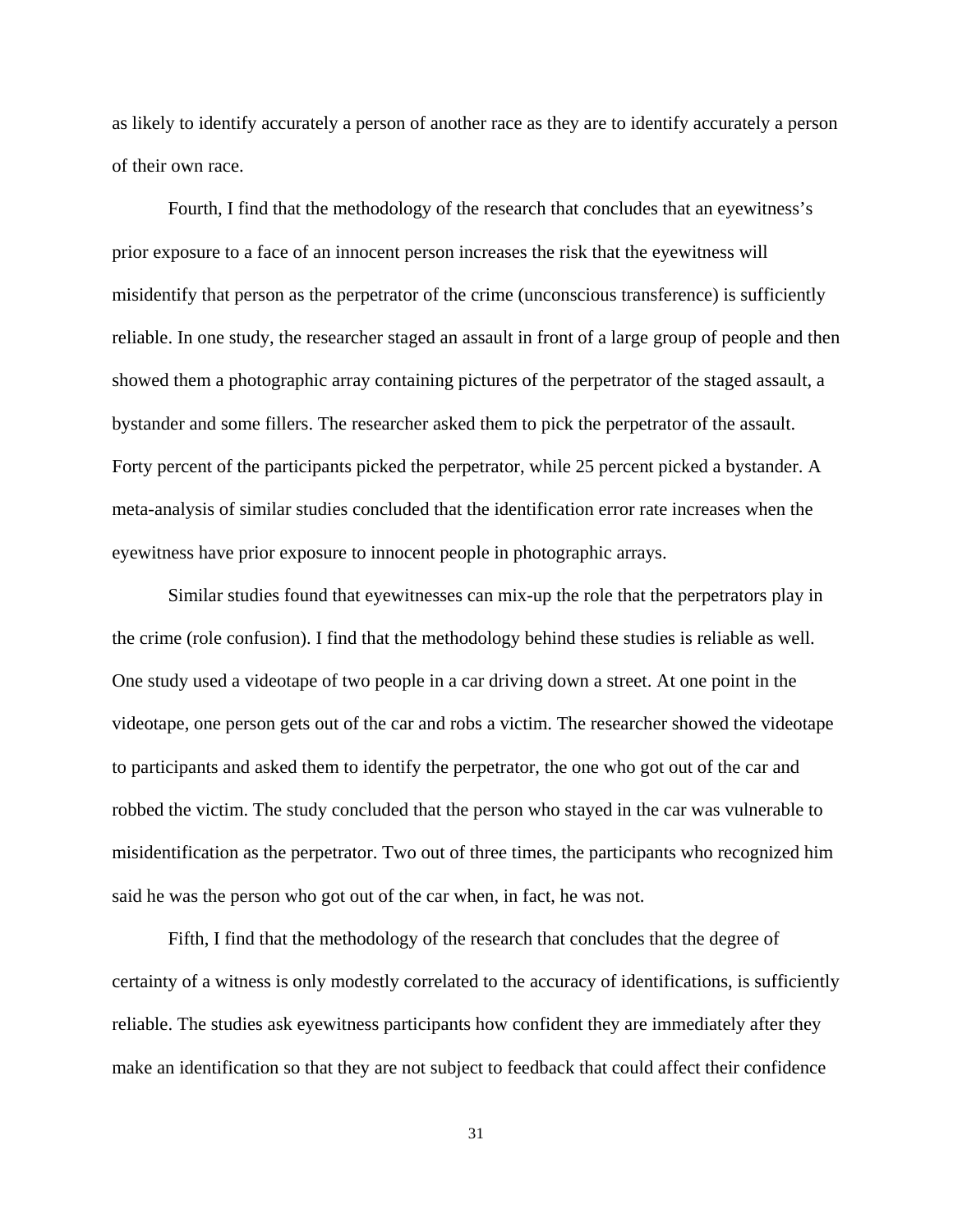level. The researchers found a 40 percent error rate among witnesses who claim to be 90 to 100 percent accurate. The general pattern is that there is somewhat greater accuracy among the most confident witnesses.

Sixth, I find that the methodology of the research that concludes that the feedback that witnesses receive after they make an identification can alter how confident the witnesses are of their identification (confidence malleability) is sufficiently reliable. Studies have found that if witnesses receive some sort of confirming feedback indicating that they made a correct identification, such as the person administering the photographic array nodding approvingly or telling the witness that another witness made the same identification, the witnesses tend to be more confident that they have made a correct identification.

Seventh, I find that the methodology of the research that concludes that sequential photographic identification procedures, in which photos are shown to a witness one after another, produce fewer misidentifications than simultaneous photographic arrays, in which the witness is shown the photos all at once, is sufficiently reliable. The theory is that in a simultaneous photographic array a witness can compare photos within the array to each other, decided which one look most like the perpetrator until all but one photo has been eliminated. The witness then may have a tendency to conclude that the last photo must be of the perpetrator. According to the research, the witness makes a decision by judging the faces in the array relative to one another. The theory behind sequential photographic procedures is that if witnesses are presented with one photo at a time, it is much more difficult to compare those photos, and they are compelled to compare each photo with their memory of the perpetrator's face.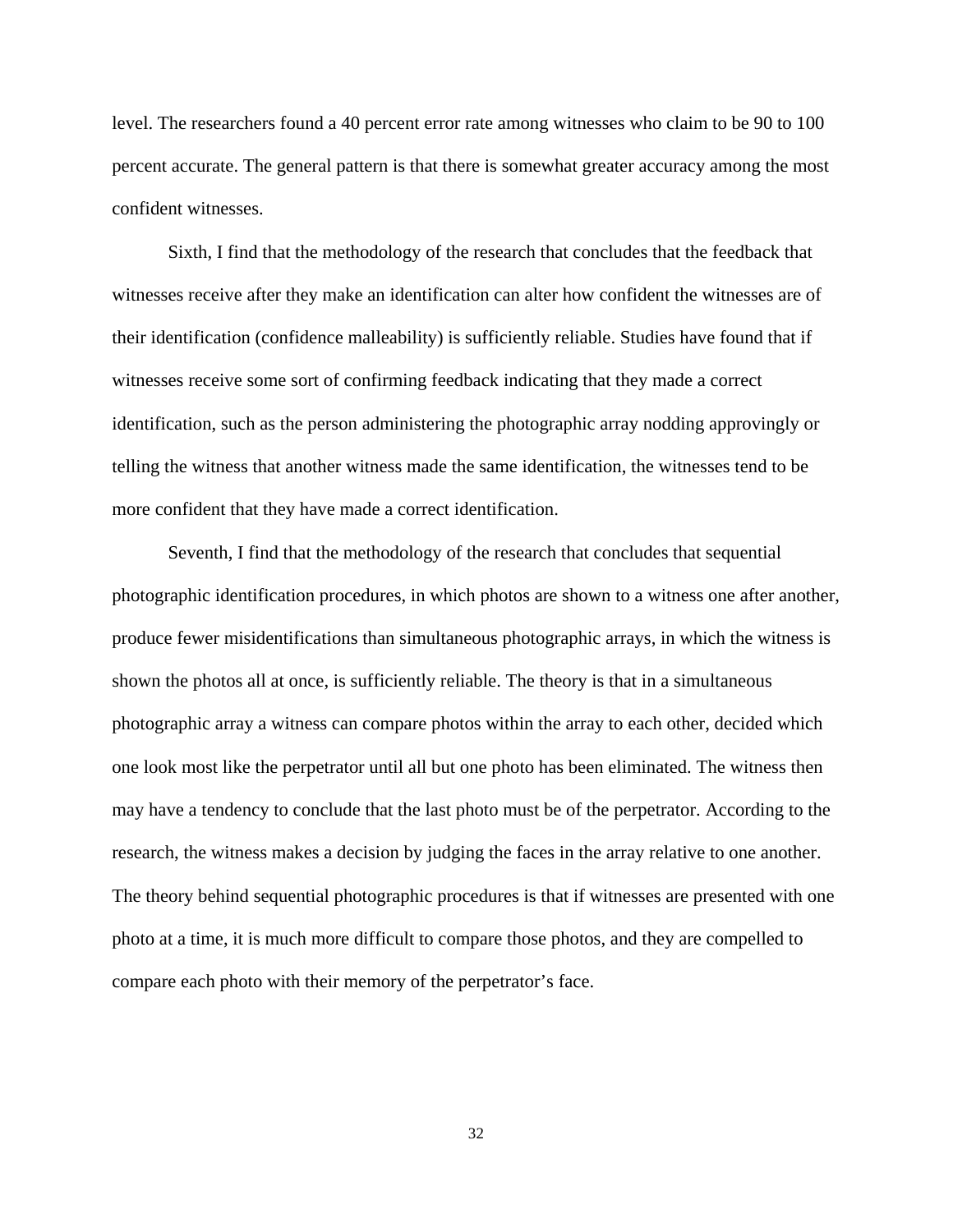Studies show that simultaneous arrays are much more likely to lead to a misidentification in circumstances where the perpetrator is absent from the array than when the perpetrator is present in the array. The difference in the error rate can be as much as 42 percent.

A meta-analysis compared the identification error rate between simultaneous arrays and sequential arrays in which the perpetrator was absent. In the simultaneous arrays there was a 51 percent error rate, while there was only a 27 percent error rate in sequential arrays.

Eighth, I find that the methodology of the research that concludes that non-blind presentation of a photographic array can increase identification errors, is sufficiently reliable. The concern is that the presence of an administrator who knows who the suspect is in an array can have intentional and unintentional effects on the witness. Penrod conducted studies in which he trained graduate students to administer arrays while subtly steering the participants to particular individuals in the array. In some studies, they steered participants toward the perpetrator. In other studies, in which the perpetrator was not present in the array, the administrators steered the participants toward innocent people in the array. The administrators would say things like, "oh I noticed that you paused on number two, is there something about him that caught your attention." When influenced in such a manner, the participants were more likely to identify those individuals.

Ninth, I find that the methodology of the research that concludes that a witness's memory rapidly deteriorates, is sufficiently reliable. According to a meta-analysis, memory loss is fairly rapid immediately after viewing an event. The biggest loss of memory occurs early on, within the first minutes and hours, and then loss becomes shallower over time.

The state argues that some of Penrod's testimony is based on unreliable science or methodologies. The state argues that several of the experiments used young college students as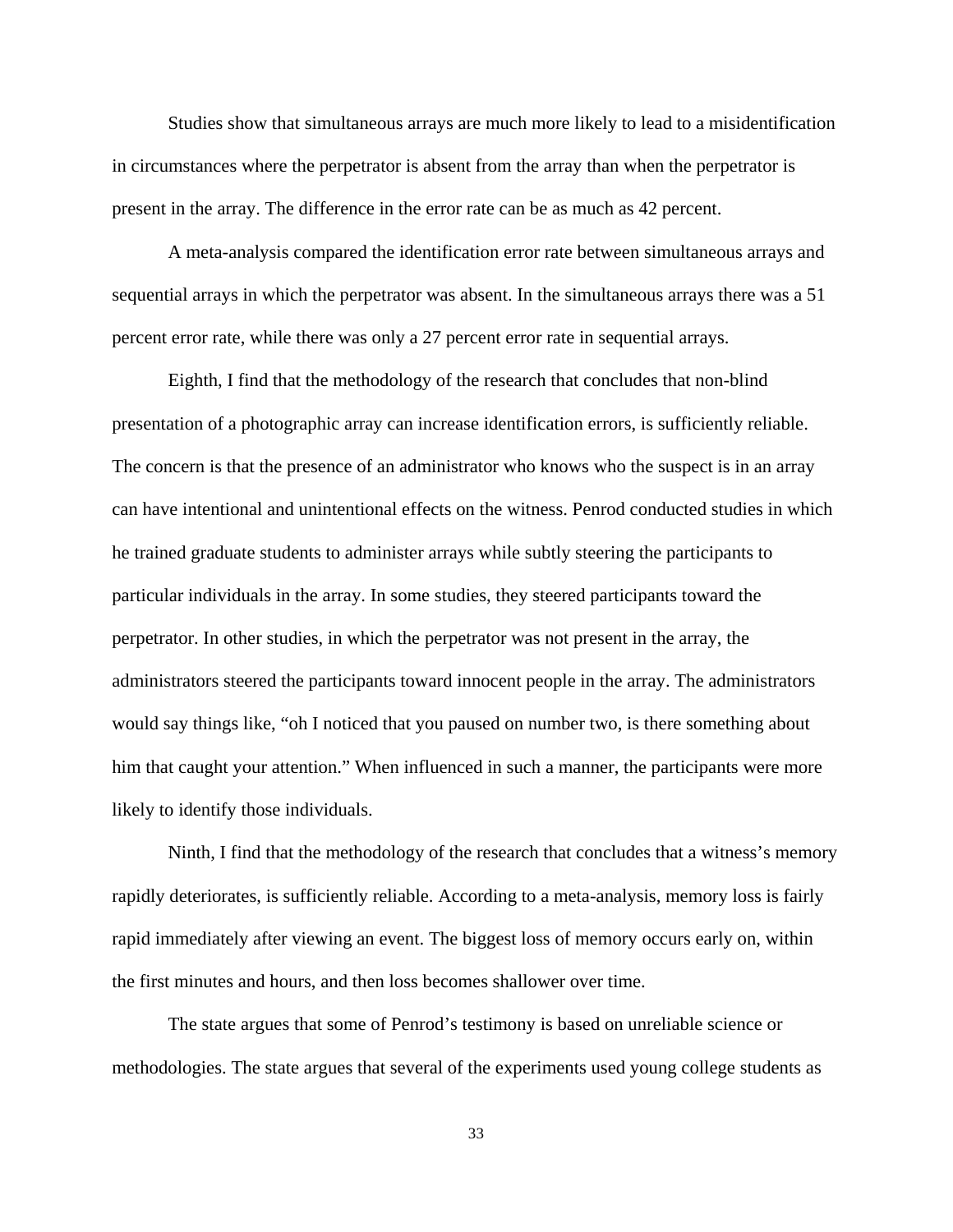test subjects, who were in controlled and manipulated settings that were designed to achieve a desired result. The state points out that the researchers cannot subject their test subjects to violence. For example, weapon focus studies do not actually use weapons, but substitutes such as stalks of celery. The state argues that these experiments do not produce accurate results because they do not use witnesses to actual crimes. Additionally, the state argues that Penrod's testimony would be unduly prejudicial in that it would put such a gloss on the topic of the reliability of eyewitness identifications that after hearing it the jury may think that it cannot believe any witness about anything.

As previously explained, I find that the science that provides a basis to Penrod's opinion is reliable. The methodology used by Penrod and others in his field including, their experimental methods, controls and meta-analyses are well accepted within the scientific community as appropriate ways of studying the theories regarding the reliability of eyewitness identifications. The research studies have been published in peer-reviewed journals. The state concedes that Penrod is a prestigious expert in this field. He testified that his opinions of all the factors were reached within a reasonable degree of scientific certainty. The state has not presented any testimony or evidence to refute that the methods are not well accepted within the scientific community. Moreover, "questions about the methodological validity of proffered scientific testimony will generally go to the *weight* of such evidence, not to its admissibility." (Emphasis added.) *State* v. *Porter*, supra, 241 Conn. 88.

#### **(2) Relevancy**

The second *Porter* inquiry, relevancy, asks whether the scientific evidence fits the present case. "In other words, proposed scientific testimony must be demonstrably relevant to the facts of the particular case in which it is offered, and not simply be valid in the abstract." *State* v.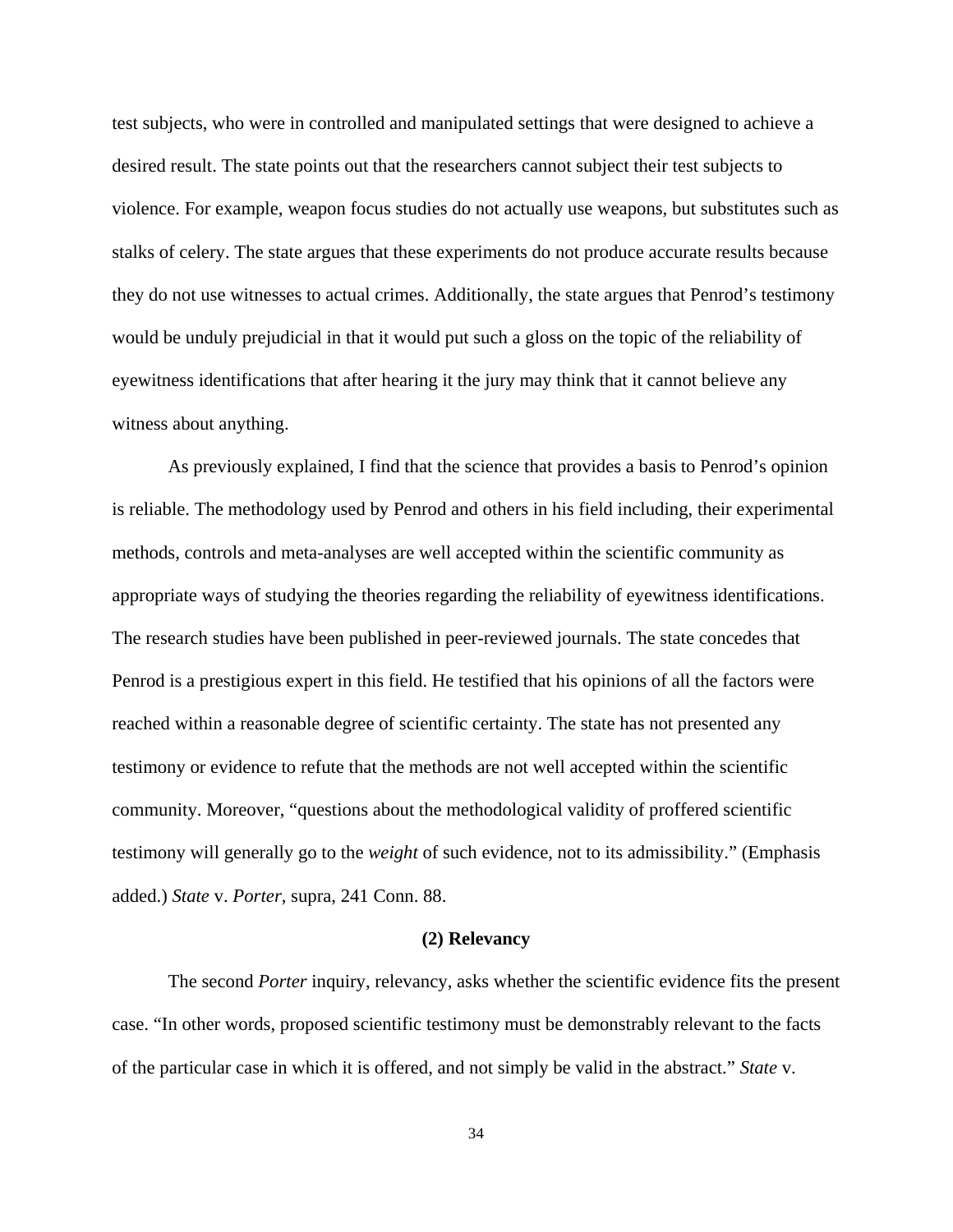*Porter*, supra, 241 Conn. 65. "Once the party opposing the evidence objects, the proponent bears the burden of demonstrating its admissibility." (Internal quotation marks omitted.) Id., 87.

According to *Porter*: "In addressing the showing that a proponent of scientific evidence must make, [the court is] largely guided by the fundamental tenets of the law of evidence regarding admissibility. Evidence is admissible when it tends to establish a fact in issue or to corroborate other direct evidence in the case. . . . Evidence is not rendered inadmissible because it is not conclusive. All that is required is that evidence *tend* to support a relevant fact even to a slight degree, so long as it is not prejudicial or merely cumulative. . . . Moreover, even evidence susceptible to different interpretations is admissible . . . [s]o long as the evidence may reasonably be construed in such a manner that it would be relevant." (Citations omitted; emphasis in original; internal quotation marks omitted.) Id., 87-88.

The state's case against the defendant relies heavily on the testimony of two eyewitnesses who were present during the home invasion of the victim's apartment: Samantha Bright, the victim's girlfriend, and Emilia Caffrey, the victim's mother. I will not permit Penrod to opine about the credibility or accuracy of Bright and Caffrey's testimony in particular. Rather, I will allow Penrod to testify regarding the previously mentioned factors that researchers have found to have an adverse effect on the reliability of eyewitness identifications generally and that are relevant to Bright and Caffrey's identification of the defendant. I will individually assess the relevancy of each of the factors to the present case.

First, I find that Penrod's testimony regarding stress is relevant. During the violent home invasion, both witnesses were under high levels of stress when they witnessed the perpetrators.

Second, I find that Penrod's testimony regarding weapon focus is relevant. During the home invasion, both witnesses saw the perpetrators use and display a gun.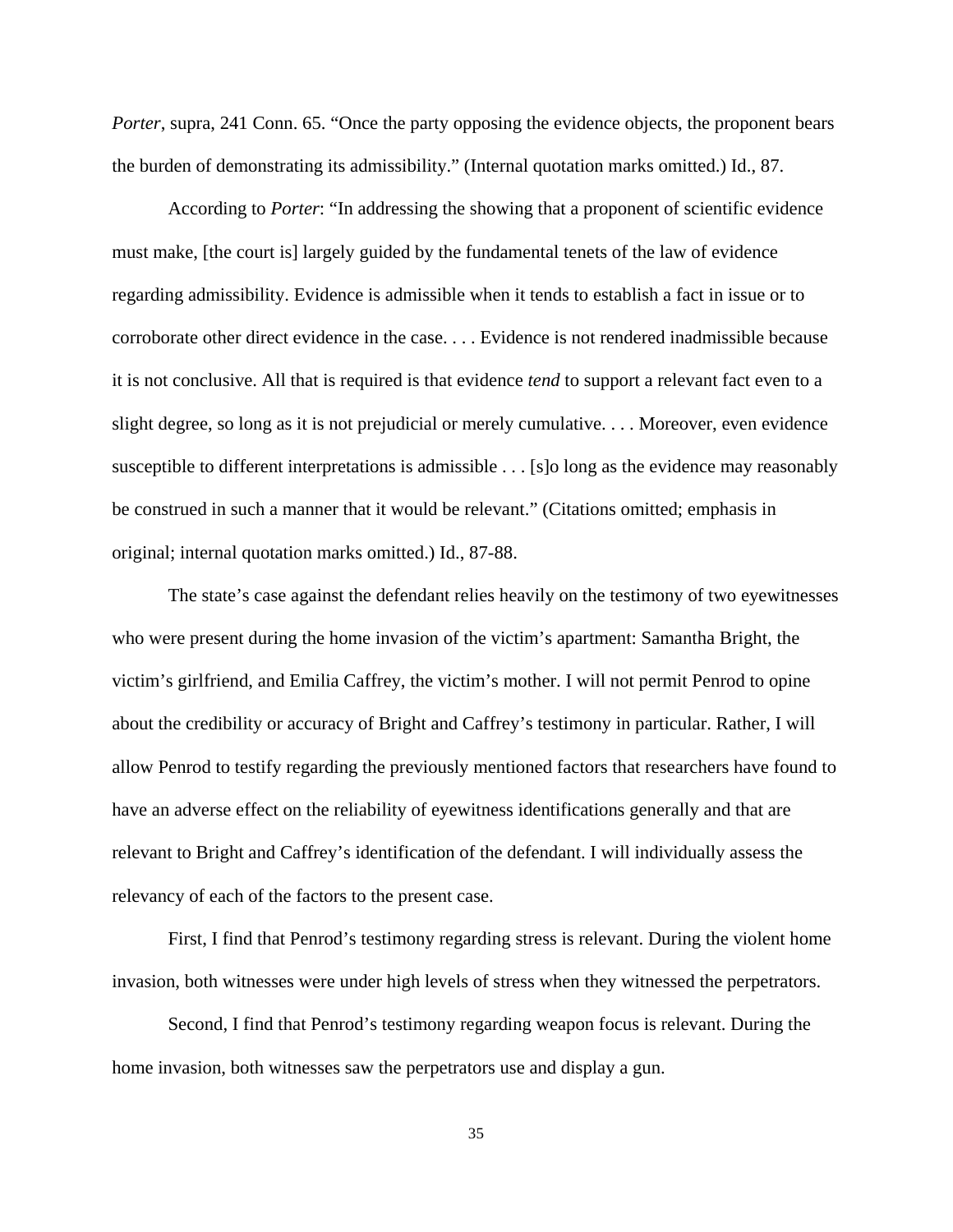Third, I find that Penrod's testimony regarding cross-race identification is relevant. Both witnesses are white, and they both testified that the perpetrators were black. They both identified the defendant, who is black, as one of the perpetrators.

Fourth, I find that Penrod's testimony regarding unconscious transference is relevant. Prior to the home invasion, Bright had previously spent time with the defendant. Bright said that she saw the defendant buying drugs at the apartment the day before the home invasion. The related theory of role reversal is also relevant because there were two perpetrators.

Five, I find that Penrod's testimony regarding witness certainty is relevant. Both witnesses expressed how certain they were of their identifications.

 Sixth, I find that Penrod's testimony regarding confidence malleability is not relevant. The defendant argues that it is relevant because the police asked the witnesses to record their identifications of the defendant as the perpetrator on the "witness instructions for photo identification" sheets they had signed before viewing the photographic arrays. I find that the police asking the witnesses to record their identifications on the "witness instructions for photo identification" sheets is not sufficiently similar to the type of conscious or unconscious influence that administrators of photographic arrays have exercised in the studies Penrod discussed. Consequently, I conclude that this case does not raise an issue of confidence malleability, at least in the ways supported by the underlying research. Therefore, I prohibit Penrod from testifying on confidence malleability.

Seventh, I find that Penrod's testimony regarding simultaneous versus sequential presentation of photographic arrays is relevant. The police presented both witnesses with simultaneous photographic arrays.